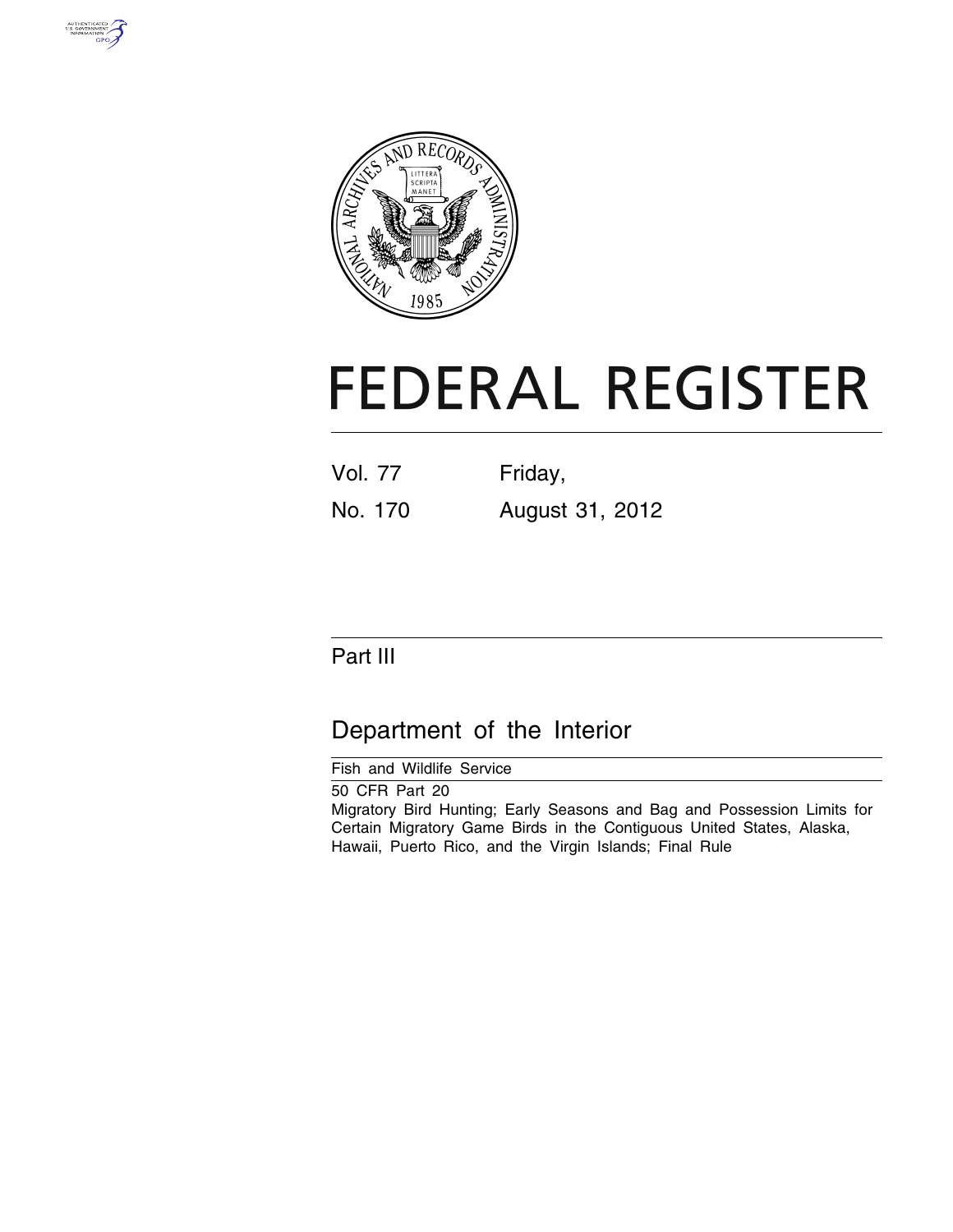# **DEPARTMENT OF THE INTERIOR**

#### **Fish and Wildlife Service**

# **50 CFR Part 20**

**[Docket No. FWS–R9–MB–2012–0005; FF09M21200–123–FXMB1231099BPP0L2]** 

#### **RIN 1018–AX97**

**Migratory Bird Hunting; Early Seasons and Bag and Possession Limits for Certain Migratory Game Birds in the Contiguous United States, Alaska, Hawaii, Puerto Rico, and the Virgin Islands** 

**AGENCY:** Fish and Wildlife Service, Interior.

# **ACTION:** Final rule.

**SUMMARY:** This rule prescribes the hunting seasons, hours, areas, and daily bag and possession limits of mourning, white-winged, and white-tipped doves; band-tailed pigeons; rails; moorhens and gallinules; woodcock; common snipe; sandhill cranes; sea ducks; early (September) waterfowl seasons; migratory game birds in Alaska, Hawaii, Puerto Rico, and the Virgin Islands; youth waterfowl day; and some extended falconry seasons. Taking of migratory birds is prohibited unless specifically provided for by annual regulations. This rule permits taking of designated species during the 2012–13 season.

**DATES:** This rule is effective on September 1, 2012.

**ADDRESSES:** You may inspect comments received on the migratory bird hunting regulations during normal business hours at the Service's office in Room 4107, Arlington Square Building, 4501 N. Fairfax Drive, Arlington, VA. You may obtain copies of referenced reports from the street address above, or from the Division of Migratory Bird Management's Web site at *[http://](http://www.fws.gov/migratorybirds/) [www.fws.gov/migratorybirds/,](http://www.fws.gov/migratorybirds/)* or at *<http://www.regulations.gov>* at Docket No. FWS–R9–MB–2012–0005.

**FOR FURTHER INFORMATION CONTACT:** Ron W. Kokel, Division of Migratory Bird Management, U.S. Fish and Wildlife Service, (703) 358–1714.

# **SUPPLEMENTARY INFORMATION:**

#### **Regulations Schedule for 2011**

On April 17, 2012, we published in the **Federal Register** (77 FR 23094) a proposal to amend 50 CFR part 20. The proposal provided a background and overview of the migratory bird hunting regulations process, and addressed the establishment of seasons, limits, and other regulations for hunting migratory

game birds under §§ 20.101 through 20.107, 20.109, and 20.110 of subpart K. Major steps in the 2012–13 regulatory cycle relating to open public meetings and **Federal Register** notifications were also identified in the April 17 proposed rule.

On May 17, 2012, we published in the **Federal Register** (77 FR 29516) a second document providing supplemental proposals for early- and late-season migratory bird hunting regulations. The May 17 supplement also provided detailed information on the 2012–13 regulatory schedule and announced the Service Regulations Committee (SRC) and Flyway Council meetings.

On June 12, 2012, we published in the **Federal Register** (77 FR 34931) a third document revising our previously announced dates of the June 2012 SRC meetings.

On June 19 and 20, 2012, we held open meetings with the Flyway Council Consultants where the participants reviewed information on the current status of migratory shore and upland game birds and developed recommendations for the 2012–13 regulations for these species plus regulations for migratory game birds in Alaska, Puerto Rico, and the Virgin Islands; special September waterfowl seasons in designated States; special sea duck seasons in the Atlantic Flyway; and extended falconry seasons. In addition, we reviewed and discussed preliminary information on the status of waterfowl as it relates to the development and selection of the regulatory packages for the 2012–13 regular waterfowl seasons.

On July 20, 2012, we published in the **Federal Register** (77 FR 42920) a fourth document specifically dealing with the proposed frameworks for early-season regulations. In late August 2012, we published in the **Federal Register** a final rule which contained final frameworks for early migratory bird hunting seasons from which wildlife conservation agency officials from the States, Puerto Rico, and the Virgin Islands selected early-season hunting dates, hours, areas, and limits.

On July 25–26, 2012, we held open meetings with the Flyway Council Consultants at which the participants reviewed the status of waterfowl and developed recommendations for the 2012–13 regulations for these species. Proposed hunting regulations were discussed for late seasons. We published proposed frameworks for the 2012–13 late-season migratory bird hunting regulations in an August 17, 2012 **Federal Register** (77 FR 49868).

The final rule described here is the seventh in the series of proposed,

supplemental, and final rulemaking documents for migratory game bird hunting regulations and deals specifically with amending subpart K of 50 CFR part 20. It sets hunting seasons, hours, areas, and limits for mourning, white-winged, and white-tipped doves; band-tailed pigeons; rails; moorhens and gallinules; woodcock; common snipe; sandhill cranes; sea ducks; early (September) waterfowl seasons; migratory game birds in Alaska, Hawaii, Puerto Rico, and the Virgin Islands; youth waterfowl hunting day; and some extended falconry seasons.

#### **National Environmental Policy Act (NEPA) Consideration**

NEPA considerations are covered by the programmatic document ''Final Supplemental Environmental Impact Statement: Issuance of Annual Regulations Permitting the Sport Hunting of Migratory Birds (FSES 88– 14),'' filed with the Environmental Protection Agency on June 9, 1988. We published a notice of availability in the **Federal Register** on June 16, 1988 (53 FR 22582). We published our Record of Decision on August 18, 1988 (53 FR 31341). In addition, an August 1985 environmental assessment entitled ''Guidelines for Migratory Bird Hunting Regulations on Federal Indian Reservations and Ceded Lands'' is available from the address indicated under the caption **FOR FURTHER INFORMATION CONTACT**.

In a notice published in the September 8, 2005, **Federal Register** (70 FR 53376), we announced our intent to develop a new Supplemental Environmental Impact Statement (SEIS) for the migratory bird hunting program. Public scoping meetings were held in the spring of 2006, as detailed in a March 9, 2006, **Federal Register** (71 FR 12216). We released the draft SEIS on July 9, 2010 (75 FR 39577). The draft SEIS is available either by writing to the address indicated under **FOR FURTHER INFORMATION CONTACT** or by viewing our Web site at *[http://www.fws.gov/](http://www.fws.gov/migratorybirds) [migratorybirds](http://www.fws.gov/migratorybirds)*.

#### **Endangered Species Act Consideration**

Section 7 of the Endangered Species Act, as amended (16 U.S.C. 1531–1543; 87 Stat. 884), provides that, ''The Secretary shall review other programs administered by him and utilize such programs in furtherance of the purposes of this Act'' (and) shall ''insure that any action authorized, funded, or carried out \* \* \* is not likely to jeopardize the continued existence of any endangered species or threatened species or result in the destruction or adverse modification of [critical] habitat \* \* \*.''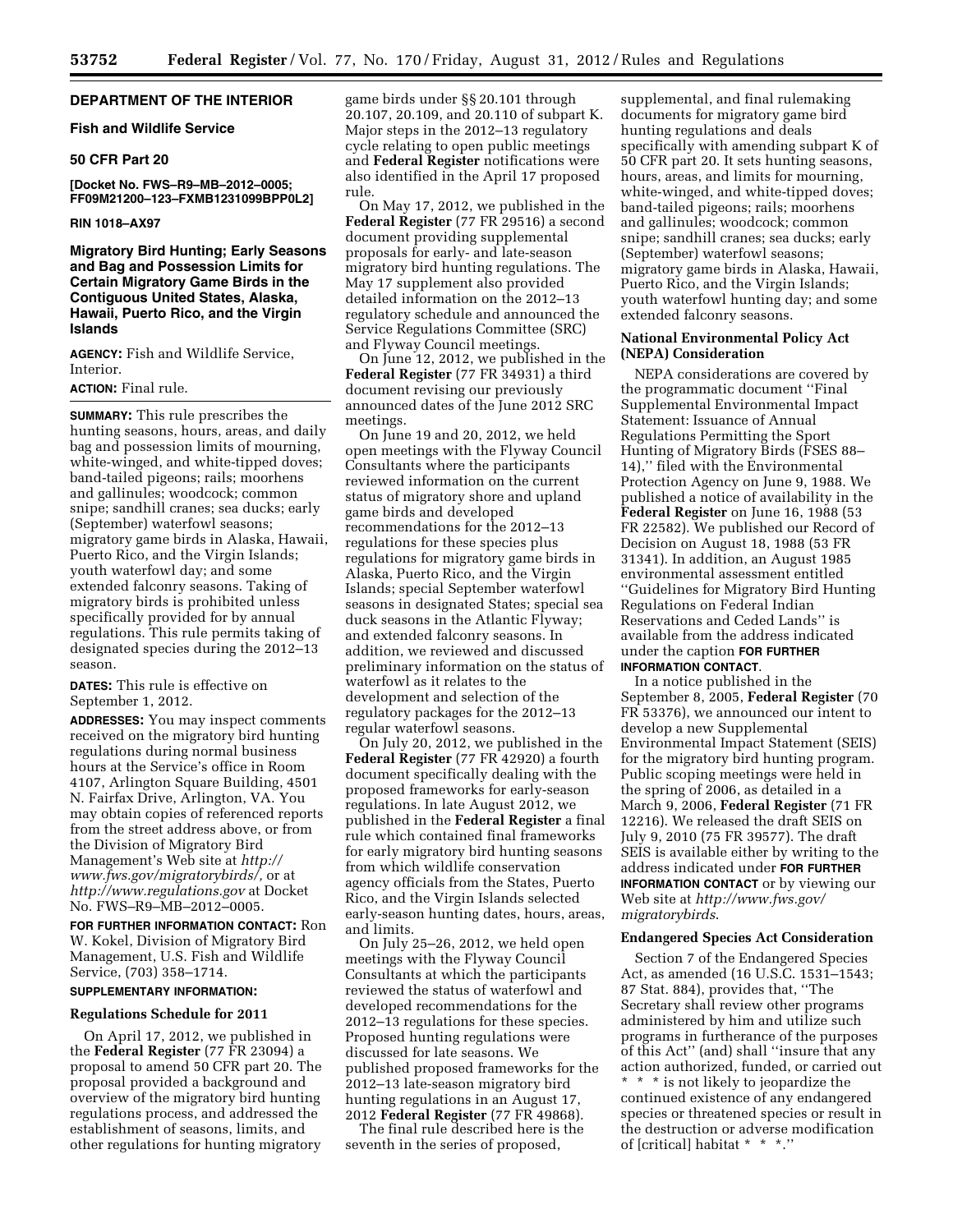Consequently, we conducted formal consultations to ensure that actions resulting from these regulations would not likely jeopardize the continued existence of endangered or threatened species or result in the destruction or adverse modification of their critical habitat. Findings from these consultations are included in a biological opinion, which concluded that the regulations are not likely to jeopardize the continued existence of any endangered or threatened species. Additionally, these findings may have caused modification of some regulatory measures previously proposed, and the final frameworks reflect any such modifications. Our biological opinions resulting from this section 7 consultation are public documents available for public inspection at the address indicated under **ADDRESSES**.

#### **Regulatory Planning and Review (Executive Orders 12866 and 13563)**

Executive Order 12866 provides that the Office of Information and Regulatory Affairs (OIRA) in the Office of Management and Budget (OMB) will review all significant rules. OIRA has determined that this rule is significant because it will have an annual effect of \$100 million or more on the economy.

Executive Order 13563 reaffirms the principles of E.O. 12866 while calling for improvements in the nation's regulatory system to promote predictability, to reduce uncertainty, and to use the best, most innovative, and least burdensome tools for achieving regulatory ends. The executive order directs agencies to consider regulatory approaches that reduce burdens and maintain flexibility and freedom of choice for the public where these approaches are relevant, feasible, and consistent with regulatory objectives. E.O. 13563 emphasizes further that regulations must be based on the best available science and that the rulemaking process must allow for public participation and an open exchange of ideas. We have developed this rule in a manner consistent with these requirements.

An economic analysis was prepared for the 2008–09 season. This analysis was based on data from the 2006 National Hunting and Fishing Survey, the most recent year for which data are available (see discussion in Regulatory Flexibility Act section below). This analysis estimated consumer surplus for three alternatives for duck hunting (estimates for other species are not quantified due to lack of data). The alternatives are (1) Issue restrictive regulations allowing fewer days than those issued during the 2007–08 season,

(2) Issue moderate regulations allowing more days than those in alternative 1, and (3) Issue liberal regulations identical to the regulations in the 2007– 08 season. For the 2008–09 season, we chose alternative 3, with an estimated consumer surplus across all flyways of \$205–\$270 million. We also chose alternative 3 for the 2009–10 and the 2010–11 seasons. At this time, we are proposing no changes to the season frameworks for the 2011–12 season, and as such, we will again consider these three alternatives. However, final frameworks for waterfowl will be dependent on population status information available later this year. For these reasons, we have not conducted a new economic analysis, but the 2008–09 analysis is part of the record for this rule and is available at *[http://www.fws.gov/](http://www.fws.gov/migratorybirds/NewReportsPublications/SpecialTopics/SpecialTopics.html#HuntingRegs) [migratorybirds/](http://www.fws.gov/migratorybirds/NewReportsPublications/SpecialTopics/SpecialTopics.html#HuntingRegs)* 

*[NewReportsPublications/SpecialTopics/](http://www.fws.gov/migratorybirds/NewReportsPublications/SpecialTopics/SpecialTopics.html#HuntingRegs)  [SpecialTopics.html#HuntingRegs](http://www.fws.gov/migratorybirds/NewReportsPublications/SpecialTopics/SpecialTopics.html#HuntingRegs)* or at *<http://www.regulations.gov>* at Docket No. FWS–R9–MB–2012–0005.

#### **Regulatory Flexibility Act**

The annual migratory bird hunting regulations have a significant economic impact on substantial numbers of small entities under the Regulatory Flexibility Act (5 U.S.C. 601 *et seq.*). We analyzed the economic impacts of the annual hunting regulations on small business entities in detail as part of the 1981 costbenefit analysis. This analysis was revised annually from 1990–95. In 1995, the Service issued a Small Entity Flexibility Analysis (Analysis), which was subsequently updated in 1996, 1998, 2004, and 2008. The primary source of information about hunter expenditures for migratory game bird hunting is the National Hunting and Fishing Survey, which is conducted at 5-year intervals. The 2008 Analysis was based on the 2006 National Hunting and Fishing Survey and the U.S. Department of Commerce's County Business Patterns, from which it was estimated that migratory bird hunters would spend approximately \$1.2 billion at small businesses in 2008.

Copies of the Analysis are available upon request from the Division of Migratory Bird Management (see **ADDRESSES**) or from our Web site at *[http://www.fws.gov/migratorybirds/](http://www.fws.gov/migratorybirds/NewReportsPublications/SpecialTopics/SpecialTopics.html#HuntingRegs)  [NewReportsPublications/SpecialTopics/](http://www.fws.gov/migratorybirds/NewReportsPublications/SpecialTopics/SpecialTopics.html#HuntingRegs)  [SpecialTopics.html#HuntingRegs](http://www.fws.gov/migratorybirds/NewReportsPublications/SpecialTopics/SpecialTopics.html#HuntingRegs)* or at *<http://www.regulations.gov>* at Docket No. FWS–R9–MB–2012–0005.

# **Small Business Regulatory Enforcement Fairness Act**

This rule is a major rule under 5 U.S.C. 804(2), the Small Business Regulatory Enforcement Fairness Act.

For the reasons outlined above, this rule will have an annual effect on the economy of \$100 million or more. However, because this rule establishes hunting seasons, under the exemption contained in 5 U.S.C. 808(1), we are not deferring the effective date.

#### **Paperwork Reduction Act**

We examined these regulations under the Paperwork Reduction Act of 1995 (44 U.S.C. 3501 *et seq.*). The various recordkeeping and reporting requirements imposed under regulations established in 50 CFR part 20, subpart K, are utilized in the formulation of migratory game bird hunting regulations. Specifically, OMB has approved the information collection requirements of our Migratory Bird Surveys and assigned control number 1018–0023 (expires 4/30/2014). This information is used to provide a sampling frame for voluntary national surveys to improve our harvest estimates for all migratory game birds in order to better manage these populations. OMB has also approved the information collection requirements of the Alaska Subsistence Household Survey, an associated voluntary annual household survey used to determine levels of subsistence take in Alaska, and assigned control number 1018–0124 (expires 4/30/2013).

A Federal agency may not conduct or sponsor and a person is not required to respond to a collection of information unless it displays a currently valid OMB control number.

#### **Unfunded Mandates Reform Act**

We have determined and certify, in compliance with the requirements of the Unfunded Mandates Reform Act, 2 U.S.C. 1502 *et seq.,* that this rulemaking will not impose a cost of \$100 million or more in any given year on local or State government or private entities. Therefore, this rule is not a ''significant regulatory action'' under the Unfunded Mandates Reform Act.

# **Civil Justice Reform—Executive Order 12988**

The Department, in promulgating this rule, has determined that this rule will not unduly burden the judicial system and that it meets the requirements of sections 3(a) and 3(b)(2) of Executive Order 12988.

#### **Takings Implication Assessment**

In accordance with Executive Order 12630, this rule, authorized by the Migratory Bird Treaty Act, does not have significant takings implications and does not affect any constitutionally protected property rights. This rule will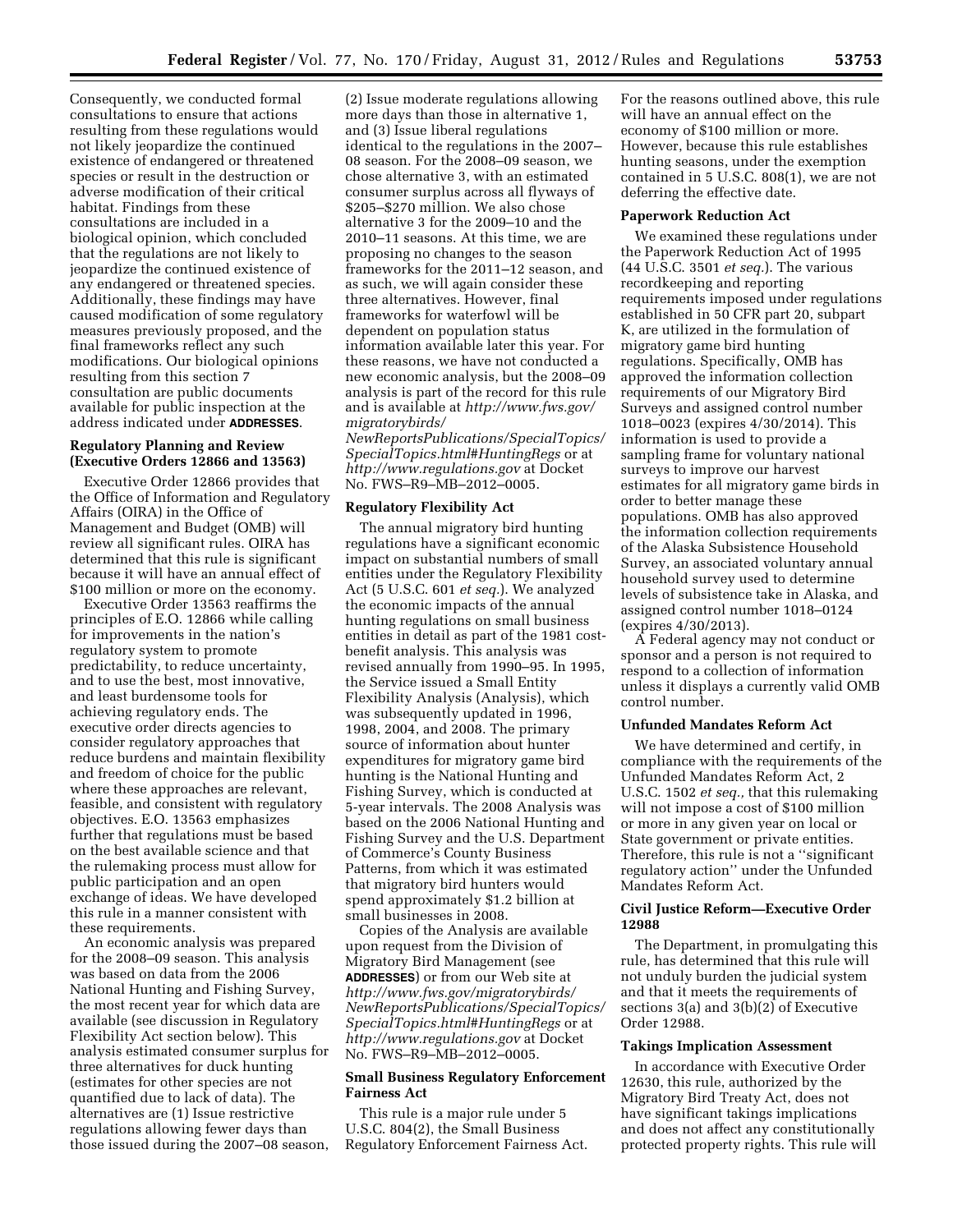not result in the physical occupancy of property, the physical invasion of property, or the regulatory taking of any property. In fact, this rule allows hunters to exercise otherwise unavailable privileges and, therefore, reduce restrictions on the use of private and public property.

#### **Energy Effects—Executive Order 13211**

Executive Order 13211 requires agencies to prepare Statements of Energy Effects when undertaking certain actions. While this rule is a significant regulatory action under Executive Order 12866, it is not expected to adversely affect energy supplies, distribution, or use. Therefore, this action is not a significant energy action and no Statement of Energy Effects is required.

### **Government-to-Government Relationship With Tribes**

In accordance with the President's memorandum of April 29, 1994, ''Government-to-Government Relations with Native American Tribal Governments'' (59 FR 22951), Executive Order 13175, and 512 DM 2, we have evaluated possible effects on Federallyrecognized Indian tribes and have determined that there are no effects on Indian trust resources. However, in the April 17 **Federal Register**, we solicited proposals for special migratory bird hunting regulations for certain Tribes on Federal Indian reservations, offreservation trust lands, and ceded lands for the 2012–13 migratory bird hunting season. The resulting proposals were contained in a separate August 16, 2012, proposed rule (77 FR 49680). By virtue of these actions, we have consulted with Tribes affected by this rule.

#### **Federalism Effects**

Due to the migratory nature of certain species of birds, the Federal Government has been given responsibility over these species by the Migratory Bird Treaty Act. We annually prescribe frameworks from which the States make selections regarding the hunting of migratory birds, and we employ guidelines to establish special regulations on Federal Indian reservations and ceded lands. This process preserves the ability of the

States and tribes to determine which seasons meet their individual needs. Any State or Indian tribe may be more restrictive than the Federal frameworks at any time. The frameworks are developed in a cooperative process with the States and the Flyway Councils. This process allows States to participate in the development of frameworks from which they will make selections, thereby having an influence on their own regulations. These rules do not have a substantial direct effect on fiscal capacity, change the roles or responsibilities of Federal or State governments, or intrude on State policy or administration. Therefore, in accordance with Executive Order 13132, these regulations do not have significant federalism effects and do not have sufficient federalism implications to warrant the preparation of a federalism summary impact statement.

#### **Regulations Promulgation**

The rulemaking process for migratory game bird hunting must, by its nature, operate under severe time constraints. However, we intend that the public be given the greatest possible opportunity to comment. Thus, when the preliminary proposed rulemaking was published, we established what we believed were the longest periods possible for public comment. In doing this, we recognized that, when the comment period closed, time would be of the essence. That is, if there were a delay in the effective date of these regulations after this final rulemaking, States would have insufficient time to select season dates and limits; to communicate those selections to us; and to establish and publicize the necessary regulations and procedures to implement their decisions. We find that ''good cause'' exists, within the terms of 5 U.S.C. 553(d)(3) of the Administrative Procedure Act, and therefore, under authority of the Migratory Bird Treaty Act (July 3, 1918), as amended (16 U.S.C. 703–711), these regulations will take effect less than 30 days after publication. Accordingly, with each conservation agency having had an opportunity to participate in selecting the hunting seasons desired for its State or Territory on those species of

migratory birds for which open seasons are now prescribed, and consideration having been given to all other relevant matters presented, certain sections of title 50, chapter I, subchapter B, part 20, subpart K, are hereby amended as set forth below.

#### **List of Subjects in 50 CFR Part 20**

Exports, Hunting, Imports, Reporting and recordkeeping requirements, Transportation, Wildlife.

Dated: August 16, 2012.

# **Rachel Jacobson,**

*Principal Assistant Deputy Secretary for Fish and Wildlife and Parks.* 

For the reasons set out in the preamble, title 50, chapter I, subchapter B, part 20, subpart K of the Code of Federal Regulations is amended as follows:

#### **PART 20—[AMENDED]**

■ 1. The authority citation for part 20 continues to read as follows:

**Authority:** Migratory Bird Treaty Act, 40 Stat. 755, 16 U.S.C. 703–712; Fish and Wildlife Act of 1956, 16 U.S.C. 742 a–j, Public Law 106–108, 113 Stat. 1491, Note Following 16 U.S.C. 703.

**Note:** The following annual hunting regulations provided for by §§ 20.101 through 20.106 and 20.109 of 50 CFR 20 will not appear in the Code of Federal Regulations because of their seasonal nature.

■ 2. Section 20.101 is revised to read as follows:

#### **§ 20.101 Seasons, limits, and shooting hours for Puerto Rico and the Virgin Islands.**

Subject to the applicable provisions of the preceding sections of this part, areas open to hunting, respective open seasons (dates inclusive), shooting and hawking hours, and daily bag and possession limits for the species designated in this section are prescribed as follows:

Shooting and hawking hours are onehalf hour before sunrise until sunset.

CHECK COMMONWEALTH REGULATIONS FOR AREA DESCRIPTIONS AND ANY ADDITIONAL RESTRICTIONS. (a) *Puerto Rico.* 

T

|                    | Season dates | imits |            |  |
|--------------------|--------------|-------|------------|--|
|                    |              | Bag   | Possession |  |
| Doves and Pigeons: |              |       |            |  |
|                    |              | 20    | 20         |  |
|                    |              |       | 5          |  |
|                    |              |       | 12         |  |
|                    |              |       | 12         |  |
|                    |              |       | 12         |  |
|                    |              |       | 12         |  |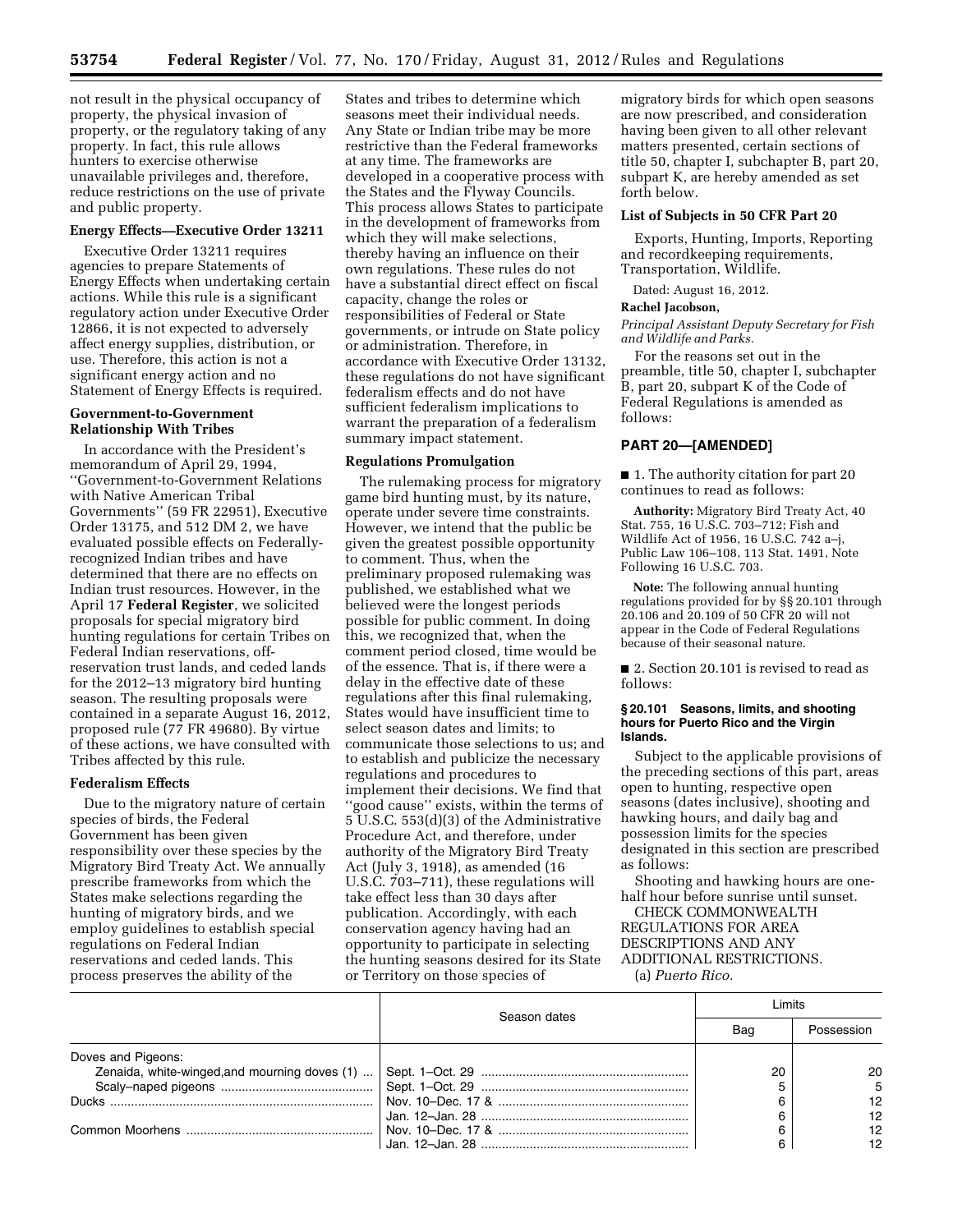| Season dates | Limits |            |  |
|--------------|--------|------------|--|
|              | Bag    | Possession |  |
|              |        | 16<br>16   |  |

(1) Not more than 10 Zenaida and 3 mourning doves in the aggregate.

Restrictions: In Puerto Rico, the season is closed on the ruddy duck, white-cheeked pintail, West Indian whistling duck, fulvous whistling duck, masked duck, purple gallinule, American coot, Caribbean coot, whitecrowned pigeon, and plain pigeon.

Closed Areas: Closed areas are described in the July 20, 2012, **Federal Register** (77 FR 42920). (b) *Virgin Islands.* 

|                               | Season dates | Limits |            |  |
|-------------------------------|--------------|--------|------------|--|
|                               |              | Bag    | Possession |  |
| Zenaida doves<br><b>Ducks</b> | CLOSED       |        | 10<br>     |  |

Restrictions: In the Virgin Islands, the seasons are closed for ground or quail doves, pigeons, ruddy duck, whitecheeked pintail, West Indian whistling duck, fulvous whistling duck, masked duck, and purple gallinule.

Closed Areas: Ruth Cay, just south of St. Croix, is closed to the hunting of migratory game birds. All Offshore Cays under jurisdiction of the Virgin Islands Government are closed to the hunting of migratory game birds.

■ 3. Section 20.102 is revised to read as follows:

#### **§ 20.102 Seasons, limits, and shooting hours for Alaska.**

Subject to the applicable provisions of the preceding sections of this part, areas open to hunting, respective open seasons (dates inclusive), shooting and hawking hours, and daily bag and possession limits for the species designated in this section are prescribed as follows:

Shooting and hawking hours are onehalf hour before sunrise until sunset. Area descriptions were published in the

## DAILY BAG AND POSSESSION LIMITS

July 20, 2012, **Federal Register** (77 FR 42920).

CHECK STATE REGULATIONS FOR AREA DESCRIPTIONS AND ANY ADDITIONAL RESTRICTIONS.

| Area seasons                                                                                             | Dates                                                                                           |
|----------------------------------------------------------------------------------------------------------|-------------------------------------------------------------------------------------------------|
| North Zone<br>Gulf Coast Zone<br>Southeast Zone<br>Pribilof & Aleutian Is-<br>lands Zone.<br>Kodiak Zone | Sept. 1-Dec. 16.<br>Sept. 1-Dec. 16.<br>Sept. 16-Dec. 31.<br>Oct. 8-Jan. 22.<br>Oct. 8-Jan. 22. |

| Area                                                                                                                                         | Ducks (1) | Dark geese<br>(2)(3)(4) | Liaht<br>qeese (2) | Brant (2) | Common<br>snipe | Sandhill<br>cranes (5) |
|----------------------------------------------------------------------------------------------------------------------------------------------|-----------|-------------------------|--------------------|-----------|-----------------|------------------------|
|                                                                                                                                              | 10-30     | $4 - 8$                 | 4–8                | $2 - 4$   | $8 - 16$        | $3 - 6$                |
|                                                                                                                                              | $8 - 24$  | $4 - 8$                 | 4–8                | $2 - 4$   | $8 - 16$        | $2 - 4$                |
|                                                                                                                                              | 7–21      | $4 - 8$                 | 4–8                | $2 - 4$   | $8 - 16$        | $2 - 4$                |
| Pribilof and Aleutian Islands Zone                                                                                                           | $7 - 21$  | $4 - 8$                 | 4–8                | $2 - 4$   | $8 - 16$        | $2 - 4$                |
|                                                                                                                                              | 7–21      | $4 - 8$                 | 4–8                | $2 - 4$   | $8 - 16$        | $2 - 4$                |
| (1) The besie duale best justice may include no mare than 1 convectoral delly 2 in personagion, and may not include aso duale in oddition to |           |                         |                    |           |                 |                        |

(1) The basic duck bag limits may include no more than 1 canvasback daily, 3 in possession, and may not include sea ducks. In addition to the basic duck limits, sea duck limits of 10 daily, 20 in possession, singly or in the aggregate, including no more than 6 each of either harlequin or long-tailed ducks, are allowed. Special sea duck limits will be available to nonresidents, but at lower daily limits than residents, and they may<br>take no more than a possession limit of 20 per season, including no more winged scoters, and king and common eiders. In Unit 15C, Kachemak Bay east of a line from Point Pogibshi to Anchor Point, the special sea duck daily bag limit for residents and nonresidents is 2 per day, 4 in possession, for harlequin and long-tailed ducks, and 1 per day, 2 in possession, for eiders (king and common collectively). Sea ducks include scoters, common and king eiders, harlequin ducks, long-tailed ducks, and common and red-breasted mergansers. The season for Steller=s and spectacled eiders is closed.

(2) Dark geese include Canada and white-fronted geese. Light geese include snow geese and Ross' geese. Separate limits apply to brant. The season for emperor geese is closed Statewide.

(3) In Units 5 and 6, the taking of Canada geese is only permitted from September 28 through December 16. In the Middleton Island portion of Unit 6, the taking of Canada geese is by special permit only, with a maximum of 10 permits for the season and a daily bag and possession limit of 1. The season shall close if incidental harvest includes 5 dusky Canada geese. In Unit 6–C and on Hinchinbrook and Hawkins Islands in Unit 6–D, a special, permit-only Canada goose season may be offered. Hunters must have all harvested geese checked and classified to subspecies. The daily bag limit is 4 daily and 8 in possession. The Canada goose season will close in all of the permit areas if the total dusky goose harvest reaches 40.

(4) In Units 9, 10, 17, and 18, dark goose limits are 6 per day, 12 in possession.

(5) In Unit 17, the daily bag limit for sandhill cranes is 2 and the possession limit is 4.

*Falconry:* The total combined bag and possession limit for migratory game birds taken with the use of a falcon under a falconry permit is 3 per day, 6 in possession, and may not exceed a

more restrictive limit for any species listed in this subsection.

*Special Tundra Swan Season:* In Units 17, 18, 22, and 23, there will be a tundra swan season from September 1 through October 31 with a season limit

of 3 tundra swans per hunter. This season is by registration permit only; hunters will be issued 1 permit allowing the take of up to 3 tundra swans. Hunters will be required to file a harvest report after the season is completed. Up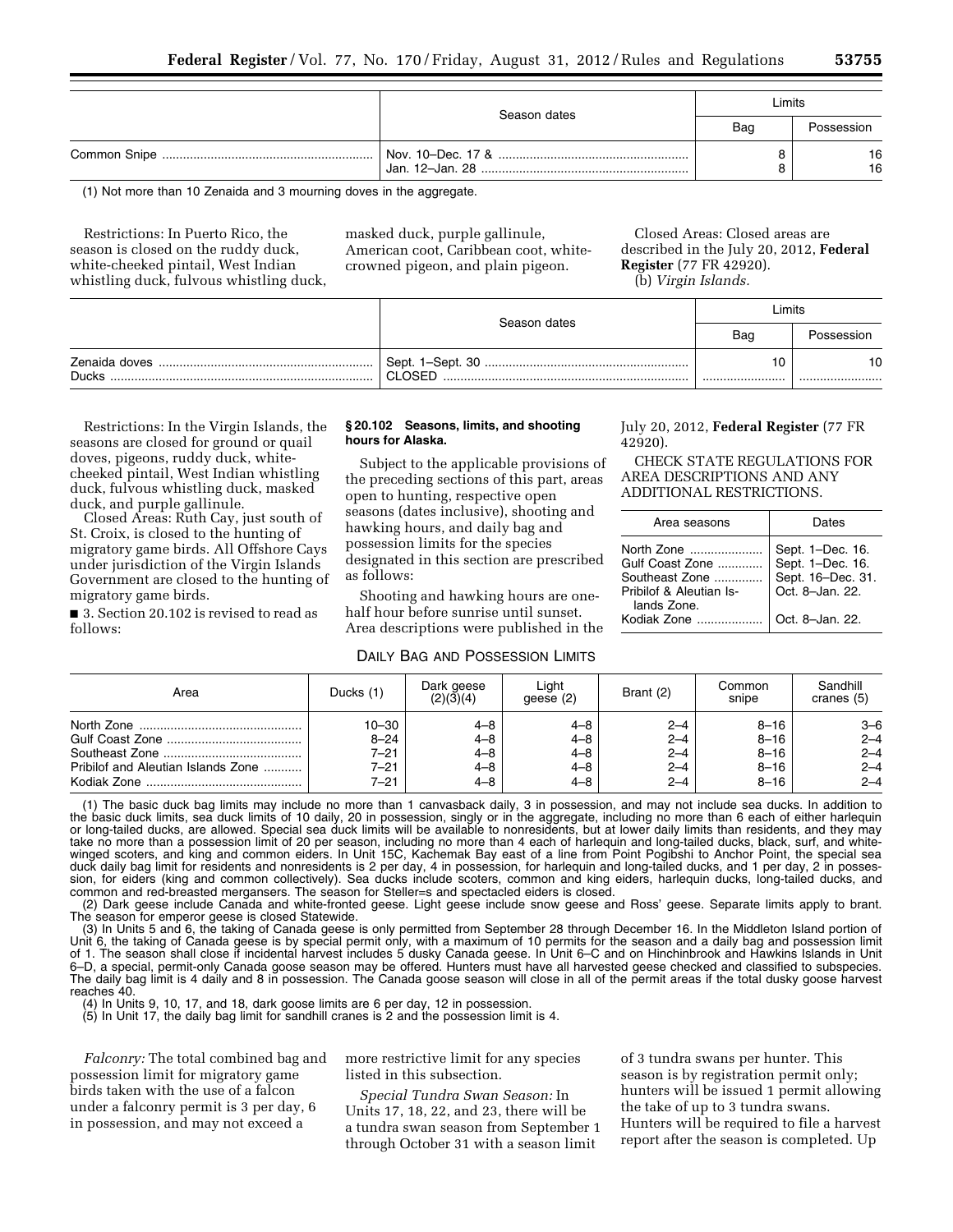to 500 permits may be issued in Unit 18; 300 permits each in Units 22 and 23; and 200 permits in Unit 17.

▀

■ 4. Section 20.103, including the heading, is revised to read as follows:

#### **§ 20.103 Seasons, limits, and shooting hours for doves and pigeons.**

Subject to the applicable provisions of the preceding sections of this part, areas

open to hunting, respective open seasons (dates inclusive), shooting and hawking hours, and daily bag and possession limits for the species designated in this section are prescribed as follows:

Shooting and hawking hours are onehalf hour before sunrise until sunset except as otherwise noted. Area descriptions were published in the July

# 20, 2012, **Federal Register** (77 FR 42920).

CHECK STATE REGULATIONS FOR AREA DESCRIPTIONS AND ANY ADDITIONAL RESTRICTIONS.

# (a) *Doves.*

**Note:** Unless noted, the seasons listed below are for mourning and white-winged doves in the aggregate.

|                                   |              |     | Limits     |  |
|-----------------------------------|--------------|-----|------------|--|
|                                   | Season dates | Bag | Possession |  |
| EASTERN MANAGEMENT UNIT           |              |     |            |  |
| Alabama:                          |              |     |            |  |
| North Zone:                       |              |     |            |  |
|                                   |              | 15  | 15         |  |
| 1/2 hour before sunrise to sunset |              | 15  | 15         |  |
|                                   |              | 15  | 15         |  |
|                                   |              | 15  | 15         |  |
| South Zone:                       |              |     |            |  |
|                                   |              | 15  | 15         |  |
| 1/2 hour before sunrise to sunset |              | 15  | 15         |  |
|                                   |              | 15  | 15         |  |
|                                   |              | 15  | 15         |  |
|                                   |              | 15  | 30         |  |
|                                   |              | 15  | 30         |  |
|                                   |              | 15  | 30         |  |
| Florida:                          |              |     |            |  |
|                                   |              | 15  | 30         |  |
|                                   |              | 15  | 30         |  |
|                                   |              | 15  | 30         |  |
| Georgia:                          |              |     |            |  |
|                                   |              | 15  | 30         |  |
|                                   |              | 15  | 30         |  |
|                                   |              | 15  | 30         |  |
|                                   |              | 15  | 30         |  |
|                                   |              | 15  | 30         |  |
|                                   |              | 15  | 30         |  |
|                                   |              | 15  | 30         |  |
|                                   |              | 15  | 30         |  |
| Kentucky:                         |              |     |            |  |
|                                   |              | 15  | 30         |  |
|                                   |              | 15  | 30         |  |
|                                   |              | 15  | 30         |  |
|                                   |              | 15  | 30         |  |
| Louisiana:                        |              |     |            |  |
| North Zone:                       |              |     |            |  |
|                                   |              | 15  | 30         |  |
| 1/2 hour before sunrise to sunset |              | 15  | 30         |  |
|                                   |              | 15  | 30         |  |
|                                   |              | 15  | 30         |  |
| South Zone:                       |              |     |            |  |
|                                   |              | 15  | 30         |  |
| 1/2 hour before sunrise to sunset |              | 15  | 30         |  |
|                                   |              | 15  | 30         |  |
|                                   |              | 15  | 30         |  |
| Maryland:                         |              |     |            |  |
|                                   |              | 15  | 30         |  |
| 1/2 hour before sunrise to sunset |              | 15  | 30         |  |
|                                   |              | 15  | 30         |  |
| Mississippi:                      |              |     |            |  |
|                                   |              | 15  | 30         |  |
|                                   |              | 15  | 30         |  |
|                                   |              | 15  | 30         |  |
|                                   |              | 15  | 30         |  |
|                                   |              | 15  | 30         |  |
|                                   |              | 15  | 30         |  |
|                                   |              | 15  | 30         |  |
|                                   |              | 15  | 30         |  |
|                                   |              | 15  | 30         |  |
|                                   |              | 15  | 30         |  |
|                                   |              | 15  | 30         |  |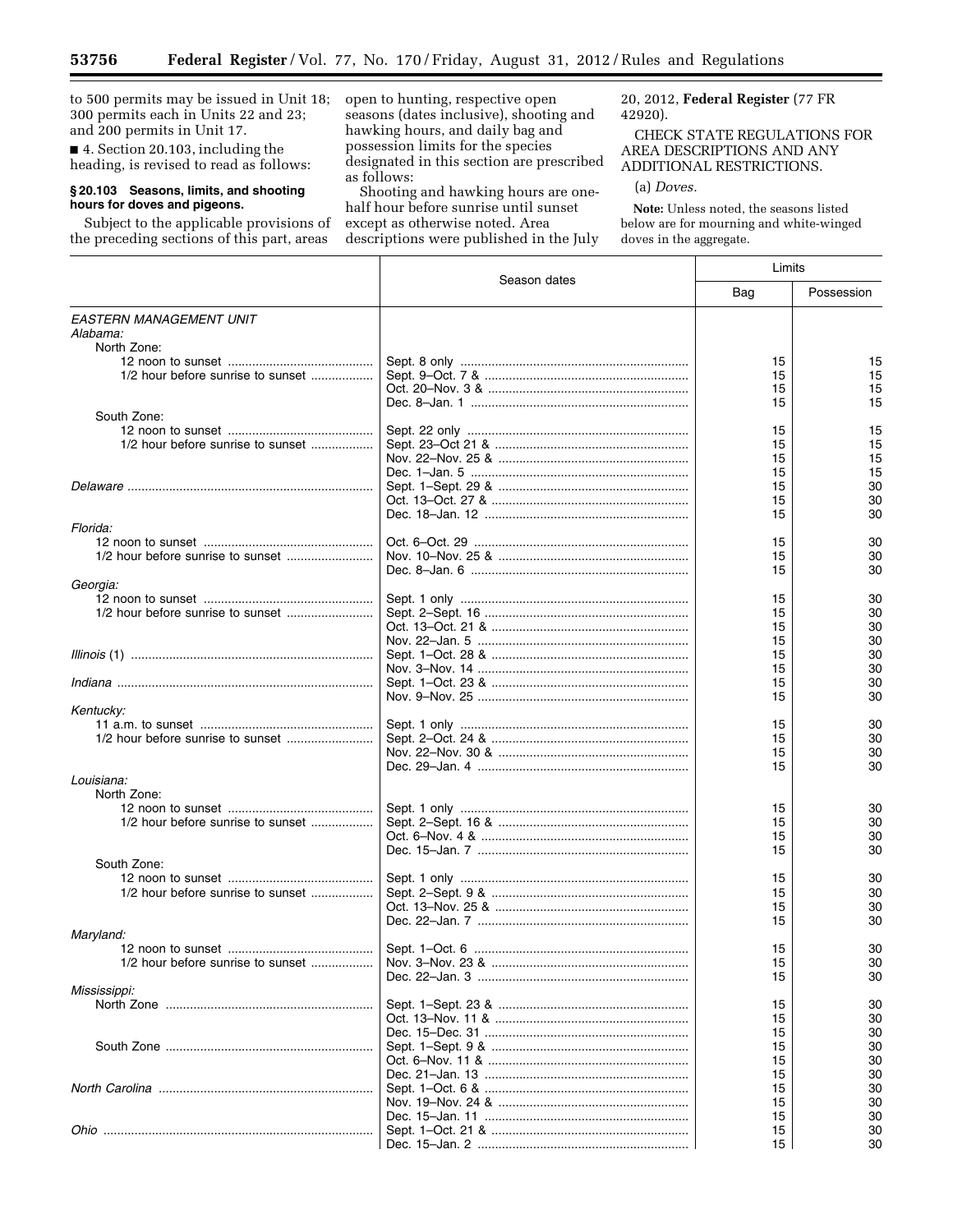|                                    |                 | Limits   |            |
|------------------------------------|-----------------|----------|------------|
|                                    | Season dates    | Bag      | Possession |
| Pennsylvania:                      |                 |          |            |
|                                    |                 | 15       | 30         |
|                                    |                 | 15       | 30         |
|                                    |                 | 15       | 30         |
| Rhode Island:                      |                 | 12       | 24         |
|                                    |                 | 12       | 24         |
|                                    |                 | 12       | 24         |
| South Carolina:                    |                 |          |            |
|                                    |                 | 15       | 30         |
|                                    |                 | 15       | 30         |
|                                    |                 | 15       | 30         |
|                                    |                 | 15       | 30         |
| Tennessee:                         |                 |          | 30         |
|                                    |                 | 15<br>15 | 30         |
|                                    |                 | 15       | 30         |
|                                    |                 | 15       | 30         |
| Virginia:                          |                 |          |            |
|                                    |                 | 15       | 30         |
|                                    |                 | 15       | 30         |
|                                    |                 | 15       | 30         |
|                                    |                 | 15       | 30         |
| West Virginia:                     |                 |          |            |
|                                    |                 | 15<br>15 | 30<br>30   |
|                                    |                 | 15       | 30         |
|                                    |                 | 15       | 30         |
|                                    |                 | 15       | 30         |
| <b>CENTRAL MANAGEMENT UNIT</b>     |                 |          |            |
|                                    |                 | 15       | 30         |
|                                    |                 | 15       | 30         |
|                                    |                 | 15       | 30         |
|                                    |                 | 15       | 30         |
|                                    |                 | 15       | 30         |
|                                    |                 | 15<br>15 | 30<br>30   |
|                                    |                 | 15       | 30         |
|                                    |                 | 15       | 30         |
|                                    |                 | 15       | 30         |
| New Mexico:                        |                 |          |            |
|                                    |                 | 15       | 30         |
|                                    |                 | 15       | 30         |
|                                    |                 | 15<br>15 | 30<br>30   |
|                                    |                 | 15       | 30         |
|                                    | Dec. 22-Dec. 30 | 15       | 30         |
|                                    |                 | 15       | 30         |
| <i>Texas</i> (2):                  |                 |          |            |
|                                    |                 | 15       | 30         |
|                                    |                 | 15       | 30         |
|                                    |                 | 15       | 30         |
| South Zone:                        |                 | 15       | 30         |
|                                    |                 | 15       | 30         |
|                                    |                 | 15       | 30         |
| (Special Season) 12 noon to sunset |                 | 15       | 30         |
|                                    |                 | 15       | 30         |
|                                    |                 | 15       | 30         |
|                                    |                 | 15       | 30         |
|                                    |                 | 15       | 30         |
| <b>WESTERN MANAGEMENT UNIT</b>     |                 |          |            |
|                                    |                 | 10       | 20         |
|                                    |                 | 10       | 20         |
|                                    |                 | 10       | 20         |
|                                    |                 | 10<br>10 | 20<br>20   |
|                                    |                 | 10       | 20         |
|                                    |                 | 10       | 20         |
|                                    |                 | 10       | 20         |
|                                    |                 | 10       | 20         |
| OTHER POPULATIONS                  |                 |          |            |
|                                    |                 |          |            |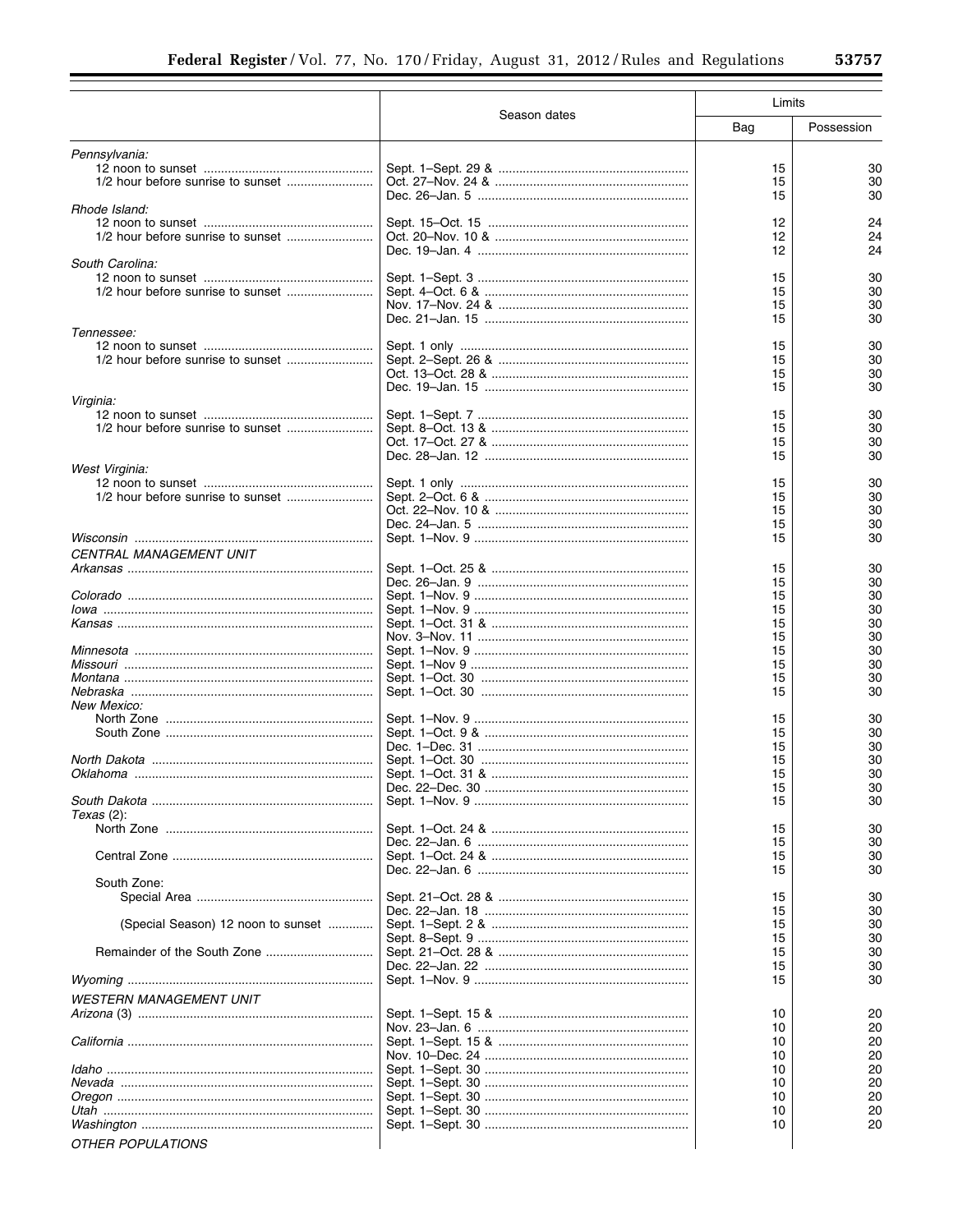| Season dates | Limits |                |  |
|--------------|--------|----------------|--|
|              | Bag    | Possession     |  |
|              |        | 10<br>10<br>10 |  |

(1) In *Illinois,* shooting hours are sunrise to sunset.

(2) In *Texas,* the daily bag limit is either 15 mourning, white-winged, and white-tipped doves in the aggregate, of which no more than 2 may be white-tipped doves with a maximum 70-day season. Possession limits are twice the daily bag limit. During the special season in the Special White-winged Dove Area of the South Zone, the daily bag limit is 15 mourning, white-winged, and white-tipped doves in the aggregate, of which no more than 4 may be mourning doves and 2 may be white-tipped doves. Possession limits are twice the daily bag limit.

(3) In *Arizona,* during September 1 through 15, the daily bag limit is 10 mourning and white-winged doves in the aggregate, of which no more than 6 may be white-wing doves. During November 23 through January 6, the daily bag limit is 10 mourning doves. The possession limit is twice the daily bag limit.

(4) In *Hawaii,* the season is only open on the island of Hawaii. The daily bag and possession limits are 10 mourning doves, spotted doves and chestnut-bellied sandgrouse in the aggregate. Shooting hours are from one-half hour before sunrise through one-half hour after sunset. Hunting is permitted only on weekends and State holidays.

(b) *Band-tailed Pigeons.* 

|                 |              | I imits |            |  |
|-----------------|--------------|---------|------------|--|
|                 | Season dates | Bag     | Possession |  |
| California:     |              |         | 10.        |  |
|                 |              |         |            |  |
|                 |              |         |            |  |
|                 |              |         |            |  |
| New Mexico (1): |              |         |            |  |
|                 |              |         | 10         |  |
|                 |              |         | 10         |  |
|                 |              |         |            |  |
|                 |              |         |            |  |
|                 |              |         |            |  |

(1) In *New Mexico,* each band-tailed pigeon hunter must have a band-tailed pigeon hunting permit issued by the State.

(2) In *Utah,* each band-tailed pigeon hunter must have either a band-tailed pigeon hunting permit or a special bird permit stamp issued by the State.

■ 5. Section 20.104 is revised to read as follows:

#### **§ 20.104 Seasons, limits, and shooting hours for rails, woodcock, and common snipe.**

Subject to the applicable provisions of the preceding sections of this part, areas open to hunting, respective open seasons (dates inclusive), shooting and

hawking hours, and daily bag and possession limits for the species designated in this section are prescribed as follows:

Shooting and hawking hours are onehalf hour before sunrise until sunset except as otherwise noted. Area descriptions were published in the July 20, 2012, **Federal Register** (77 FR 42920).

# CHECK STATE REGULATIONS FOR AREA DESCRIPTIONS AND ANY ADDITIONAL RESTRICTIONS.

**Note:** States with deferred seasons will select those seasons at the same time they select waterfowl seasons in August. Consult late-season regulations for further information.

|                                  | Sora and Virginia<br>rails           | Clapper and King<br>rails                                              | Woodcock                             | Common snipe                          |
|----------------------------------|--------------------------------------|------------------------------------------------------------------------|--------------------------------------|---------------------------------------|
| Daily bag limit                  |                                      |                                                                        |                                      | 8<br>16                               |
| ATLANTIC FLYWAY                  |                                      |                                                                        |                                      |                                       |
|                                  | Sept. 4–Nov. 12                      | Sept. 4-Nov. 12                                                        | Oct. 24–Nov. 24 &<br>Nov. 26–Dec. 8  | Oct. 24–Nov. 24 &<br>Nov. 26-Dec. 8   |
|                                  | Sept. 1-Nov. 8                       | Sept. 1–Nov. 8                                                         | Nov. 19–Dec. 8 &<br>Dec. 12-Jan. 5   | Nov. 19–Dec. 8 &<br>Dec. 12-Jan. 5    |
|                                  | Sept. 1-Nov. 9                       | Sept. 1-Nov. 9                                                         | Dec. 18-Jan. 31                      | Nov. 1-Feb. 15                        |
|                                  | Sept. 14–Oct. 31 &<br>Nov. 10–Dec. 1 | Sept. 14–Oct. 31 &<br>Nov. 10–Dec. 1                                   | Dec. 8-Jan. 21                       | Nov. 15–Feb. 28                       |
|                                  | Sept. 1-Nov. 9                       |                                                                        | Oct. 1-Nov. 14                       | Sept. 1-Dec. 15                       |
|                                  | Sept. 1-Nov. 9                       | Sept. 1–Nov. 9                                                         | Oct. 26-Nov. 23 &<br>Jan. 11–Jan. 26 | Sept. 25-Nov. 23 &<br>Dec. 11-Jan. 26 |
| Massachusetts (5)                | Sept. 1-Nov. 9                       |                                                                        | Deferred                             | Sept. 1-Dec. 15                       |
| New Hampshire<br>New Jersey (6): | Closed                               |                                                                        | Oct. 1-Nov. 14                       | Sept. 15-Nov. 14                      |
| North Zone                       |                                      | Sept. 1–Nov. 9    Sept. 1–Nov. 9    Oct. 20–Nov. 24    Sept. 17–Jan. 1 |                                      |                                       |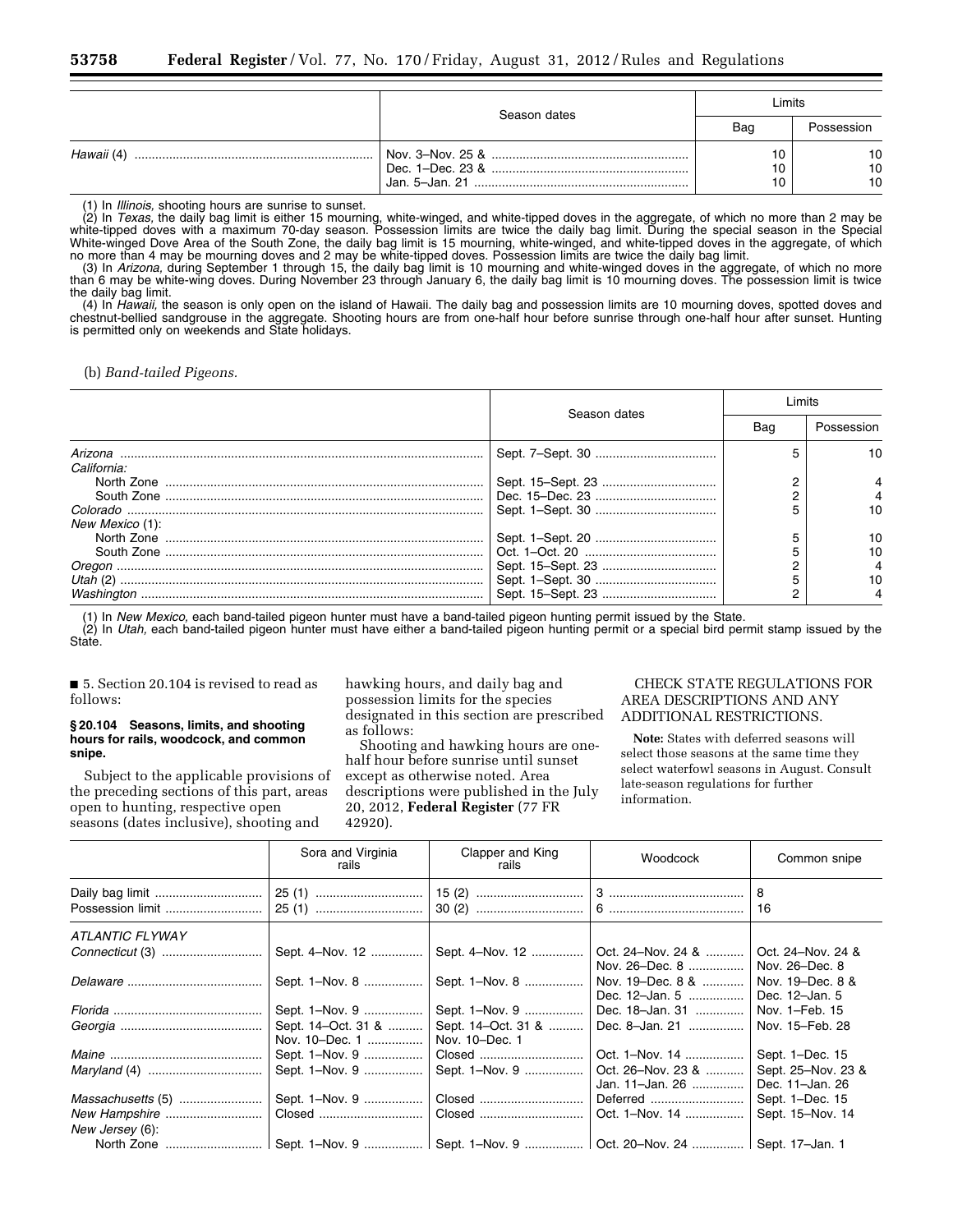|                       | Sora and Virginia<br>rails             | Clapper and King<br>rails              | Woodcock                           | Common snipe                          |
|-----------------------|----------------------------------------|----------------------------------------|------------------------------------|---------------------------------------|
| South Zone            | Sept. 1-Nov. 9                         | Sept. 1-Nov. 9                         | Nov. 10-Dec. 1 &<br>Dec. 19-Jan. 1 | Sept. 17-Jan. 1                       |
| New York (7)          | Sept. 1-Nov. 9                         | Closed                                 | Oct. 1-Nov. 14                     | Sept. 1-Nov. 9                        |
| North Carolina        | Sept. 1-Nov. 9                         | Sept. 1-Nov. 9                         | Dec. 13-Jan. 26                    | Nov. 14-Feb. 28                       |
| Pennsylvania (8)      |                                        | Closed                                 |                                    | Oct. 13-Nov. 24                       |
|                       | Sept. 1-Nov. 9                         |                                        | Oct. 13-Nov. 24                    |                                       |
|                       | Sept. 1-Nov. 9                         | Sept. 1-Nov. 9                         | Oct. 20-Nov. 30                    | Sept. 1-Nov. 9                        |
| South Carolina        | Sept. 18-Sept. 22 &<br>Oct. 13-Dec. 16 | Sept. 18–Sept. 22 &<br>Oct. 13-Dec. 16 | Dec. 18-Jan. 31                    | Nov. 14-Feb. 28                       |
|                       | Closed                                 | Closed                                 | Oct. 1-Nov. 14                     | Oct. 1-Nov. 14                        |
|                       | Sept. 8-Sept. 29 &                     | Sept. 8-Sept. 29 &                     | Oct. 27-Nov. 2 &                   | Oct. 4-Oct. 8 &                       |
|                       | Oct. 1-Nov. 17                         | Oct. 1-Nov. 17                         | Dec. 6-Jan. 12                     | Oct. 22-Jan. 31                       |
|                       | Sept. 1-Nov. 3                         | Closed                                 | Oct. 13-Nov. 26                    | Sept. 1-Dec. 8                        |
| MISSISSIPPI FLYWAY    |                                        |                                        |                                    |                                       |
| Alabama (10)          | Nov. 23-Jan. 27                        | Nov. 23-Jan. 27                        | Dec. 18-Jan. 31                    | Nov. 14-Feb. 28                       |
|                       | Sept. 8-Nov. 16                        | Closed                                 | Nov. 3–Dec. 17                     | Nov. 1-Feb. 15                        |
|                       | Sept. 8-Nov. 16                        | Closed                                 | Oct. 20–Dec. 3                     | Sept. 8-Dec. 23                       |
|                       | Sept. 1-Nov. 9                         | Closed                                 | Oct. 15-Nov. 28                    | Sept. 1-Dec. 16                       |
|                       | Sept. 1-Nov. 9                         | Closed                                 | Oct. 6–Nov. 19                     | Sept. 1-Nov. 30                       |
|                       |                                        |                                        | Nov. 1-Dec. 15                     |                                       |
|                       | Sept. 1-Nov. 9                         | Closed                                 |                                    | Sept. 19-Oct. 28 &<br>Nov. 22-Jan. 27 |
| Louisiana (14)        | Sept. 15-Sept. 30                      | Sept. 15–Sept. 30                      | Dec. 18-Jan. 31                    | Deferred                              |
| Michigan (15)         | Sept. 1-Nov. 9                         | Closed                                 | Sept. 22-Nov. 5                    | Sept. 1-Nov. 9                        |
|                       | Sept. 1-Nov. 5                         | Closed                                 | Sept. 22-Nov. 5                    | Sept. 1-Nov. 5                        |
|                       | Sept. 22-Nov. 30                       | Sept. 22-Nov. 30                       | Dec. 18-Jan. 31                    | Nov. 14-Feb. 28                       |
|                       | Sept. 1-Nov. 9                         | Closed                                 | Oct. 15-Nov. 28                    | Sept. 1-Dec. 16                       |
|                       | Sept. 1-Nov. 9                         | Closed                                 | Oct. 12-Nov. 25                    | Sept. 1-Nov. 25 &<br>Dec. 15-Jan. 4   |
|                       | Deferred                               | Closed                                 | Oct. 27-Dec. 10                    | Nov. 14-Feb. 28                       |
|                       | Deferred                               | Closed                                 | Sept. 22-Nov. 5                    | Deferred                              |
| <i>CENTRAL FLYWAY</i> |                                        |                                        |                                    |                                       |
|                       | Sept. 1-Nov. 9                         | Closed                                 | Closed                             | Sept. 1-Dec. 16                       |
|                       | Sept. 1-Nov. 9                         | Closed                                 | Oct. 13-Nov. 26                    | Sept. 1-Dec. 16                       |
|                       | Closed                                 | Closed                                 | Closed                             | Sept. 1-Dec. 16                       |
| Nebraska (16)         | Sept. 1-Nov. 9                         | Closed                                 | Sept. 24-Nov. 7                    | Sept. 1-Dec. 16                       |
| New Mexico (16)       | Sept. 15-Nov. 23                       |                                        | Closed                             | Oct. 13-Jan. 27                       |
|                       |                                        | Closed                                 |                                    |                                       |
| North Dakota          | Closed                                 | Closed                                 | Sept. 22-Nov. 5                    | Sept. 15-Dec. 2                       |
|                       | Sept. 1-Nov. 9                         | Closed                                 | Nov. 1-Dec. 15                     | Oct. 1-Jan. 15<br>Sept. 15-Dec. 2     |
|                       |                                        |                                        |                                    |                                       |
| South Dakota (17)     | Closed                                 | Closed                                 | Closed                             | Sept. 1-Oct. 31                       |
|                       | Sept. 15-Sept. 30 &                    | Sept. 15-Sept. 30 &                    | Dec. 18-Jan. 31                    | Nov. 3-Feb. 17                        |
|                       | Nov. 3-Dec. 26<br>Sept. 1-Nov. 9       | Nov. 3–Dec. 26<br>Closed               | Closed                             | Sept. 1-Dec. 16                       |
| <b>PACIFIC FLYWAY</b> |                                        |                                        |                                    |                                       |
|                       | Closed                                 | Closed                                 | Closed                             | Deferred                              |
|                       | Closed                                 | Closed                                 | Closed                             | Oct. 20–Feb. 3                        |
|                       | Sept. 1-Nov. 9                         | Closed                                 | Closed                             | Sept. 1–Dec. 16                       |
| Idaho:                |                                        |                                        |                                    |                                       |
|                       | Closed                                 | Closed                                 | Closed                             | Deferred                              |
|                       | Closed                                 | Closed                                 | Closed                             | Deferred                              |
|                       | Closed                                 | Closed                                 | Closed                             | Sept. 1-Dec. 16                       |
|                       | Closed                                 | Closed                                 | Closed                             | Deferred                              |
| New Mexico (16)       | Sept. 15–Nov. 23                       | Closed                                 | Closed                             | Oct. 13-Jan. 27                       |
|                       | Closed                                 | Closed                                 | Closed                             | Deferred                              |
|                       | Closed                                 | Closed                                 | Closed                             | Oct. 6-Jan. 19                        |
|                       | Closed                                 | Closed                                 | Closed                             | Deferred                              |
|                       | Sept. 1-Nov. 9                         | Closed                                 | Closed                             | Sept. 1-Dec. 16                       |
|                       |                                        |                                        |                                    |                                       |

(1) The bag and possession limits for sora and Virginia rails apply singly or in the aggregate of these species.<br>(2) All bag and possession limits for clapper and king rails apply singly or in the aggregate of the two spec the limits are in addition to the limits on sora and Virginia rails in all States. In *Connecticut, Delaware, Maryland,* and *New Jersey,* the limits for

clapper and king rails are 10 daily and 20 in possession.<br>(3) In *Connecticut*, the daily bag and possession limits may not contain more than 1 king rail.<br>(4) In *Maryland,* no more than 1 king rail may be taken per day.<br>(

(6) In *New Jersey,* the season for king rails is closed by State regulation.

(7) In *New York,* the rail daily bag and possession limits are 8 and 16, respectively. Seasons for sora and Virginia rails and common snipe are closed on Long Island.

(8) In *Pennsylvania,* the daily bag and possession limits for rails are 3 and 6, respectively.

(9) In *Rhode Island,* the sora and Virginia rails limits are 3 daily and 6 in possession, singly or in the aggregate; the clapper and king rail limits are 1 daily and 2 in possession, singly or in the aggregate; the common snipe limits are 5 daily and 10 in possession.

(10) In *Alabama,* the rail limits are 15 daily and 15 in possession, singly or in the aggregate.

(11) In *Illinois,* shooting hours are from sunrise to sunset.

(12) In *Indiana,* the sora rail limits are 25 daily and 25 in possession. The season on Virginia rails is closed.

(13) In *Iowa,* the limits for sora and Virginia rails are 12 daily and 24 in possession.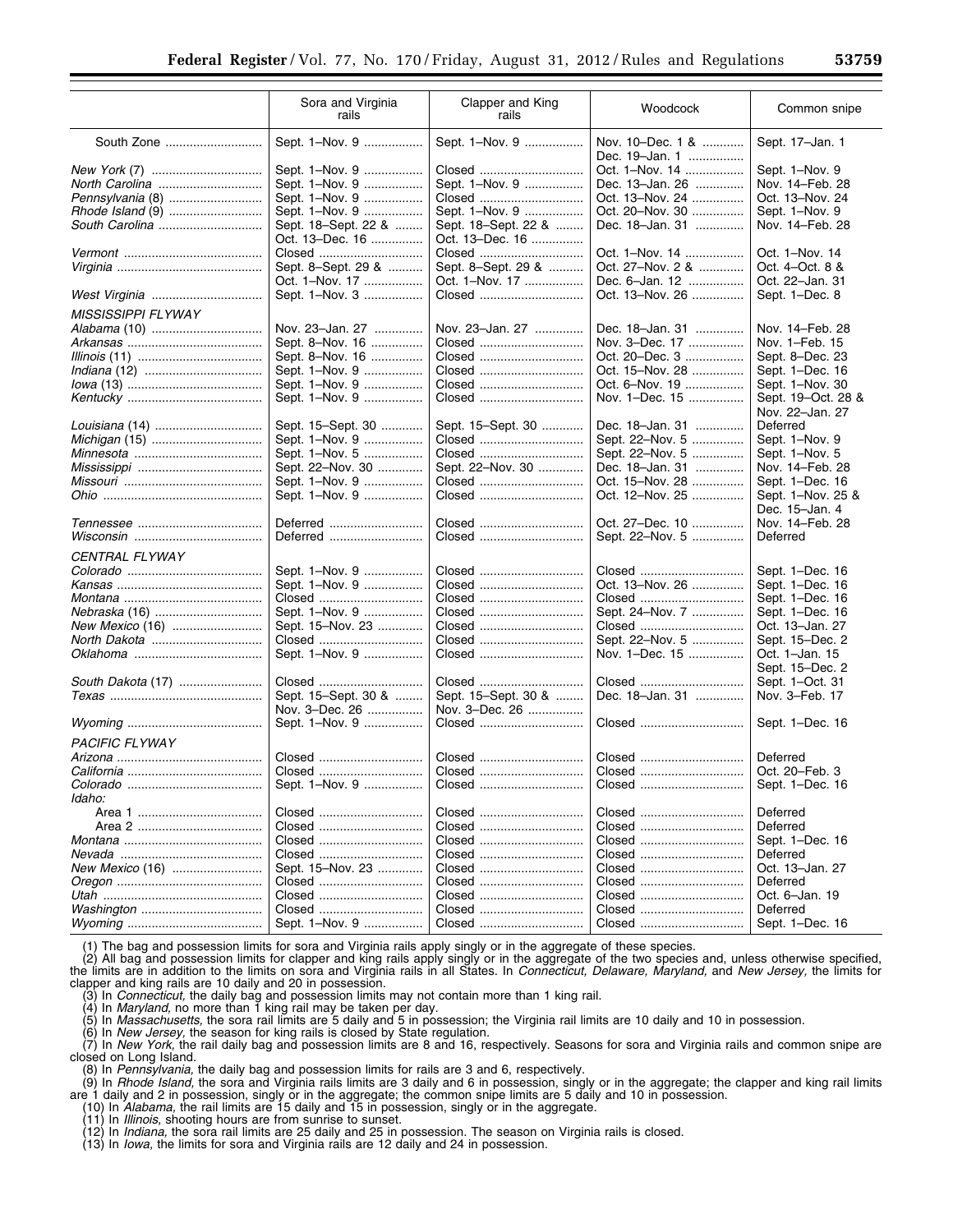(14) Additional days occurring after September 30 will be published with the late season selections.

(15) In *Michigan,* the aggregate limits for sora and Virginia rails are 8 daily and 16 in possession.

(16) In *Nebraska* and *New Mexico,* the rail limits are 10 daily and 20 in possession. (17) In *South Dakota,* the snipe limits are 5 daily and 15 in possession.

■ 6. Section 20.105 is revised to read as follows:

# **§ 20.105 Seasons, limits, and shooting hours for waterfowl, coots, and gallinules.**

Subject to the applicable provisions of the preceding sections of this part, areas open to hunting, respective open seasons (dates inclusive), shooting and hawking hours, and daily bag and

possession limits for the species designated in this section are prescribed as follows:

Shooting and hawking hours are onehalf hour before sunrise until sunset, except as otherwise noted. Area descriptions were published in the July 20, 2012, **Federal Register** (77 FR 42920).

CHECK STATE REGULATIONS FOR AREA DESCRIPTIONS AND ANY ADDITIONAL RESTRICTIONS.

**Note:** States with deferred seasons may select those seasons at the same time they select waterfowl seasons in August. Consult late-seasons regulations for further information.

(a) *Common Moorhens and Purple Gallinules.* 

|                           | Season dates | Limits |                |
|---------------------------|--------------|--------|----------------|
|                           |              | Bag    | Possession     |
| <b>ATLANTIC FLYWAY</b>    |              |        |                |
|                           |              | 15     | 30             |
|                           |              | 15     | 30             |
|                           |              |        |                |
|                           |              | 10     | 20             |
| New York:                 |              |        |                |
|                           |              |        |                |
|                           |              | 8      | 16             |
|                           |              | 15     | 30             |
|                           |              | 3      | 6              |
|                           |              | 15     | 30             |
|                           |              |        |                |
|                           |              |        |                |
|                           |              |        |                |
| <b>MISSISSIPPI FLYWAY</b> |              |        |                |
|                           |              | 15     | 15             |
|                           |              | 15     | 30             |
|                           |              | 15     | 30             |
|                           |              | 15     | 30             |
|                           |              |        |                |
|                           |              |        |                |
|                           |              | 15     | 30             |
|                           |              | 15     | 30             |
|                           |              |        |                |
|                           |              |        |                |
| <b>CENTRAL FLYWAY</b>     |              |        |                |
| New Mexico:               |              |        |                |
|                           |              | 1      | $\overline{2}$ |
|                           |              | 1      | $\overline{2}$ |
|                           |              | 15     | 30             |
|                           |              | 15     | 30             |
|                           |              | 15     | 30             |
| <b>PACIFIC FLYWAY</b>     |              |        |                |
|                           |              |        |                |
|                           |              |        |                |

(1) The season applies to common moorhens only.

(2) Additional days occurring after September 30 will be published with the late season selections.

(b) *Sea Ducks* (scoter, eider, and longtailed ducks in Atlantic Flyway). Within the special sea duck areas, the

daily bag limit is 7 scoter, eider, and

long-tailed ducks, singly or in the aggregate, of which no more than 4 may be scoters. Possession limits are twice the daily bag limit. These limits may be

in addition to regular duck bag limits only during the regular duck season in the special sea duck hunting areas.

|          | Season dates | imits |            |
|----------|--------------|-------|------------|
|          |              | Bag   | Possession |
|          |              |       |            |
|          |              |       | 14         |
|          |              |       |            |
|          |              |       |            |
| Marvland | Deferred     |       |            |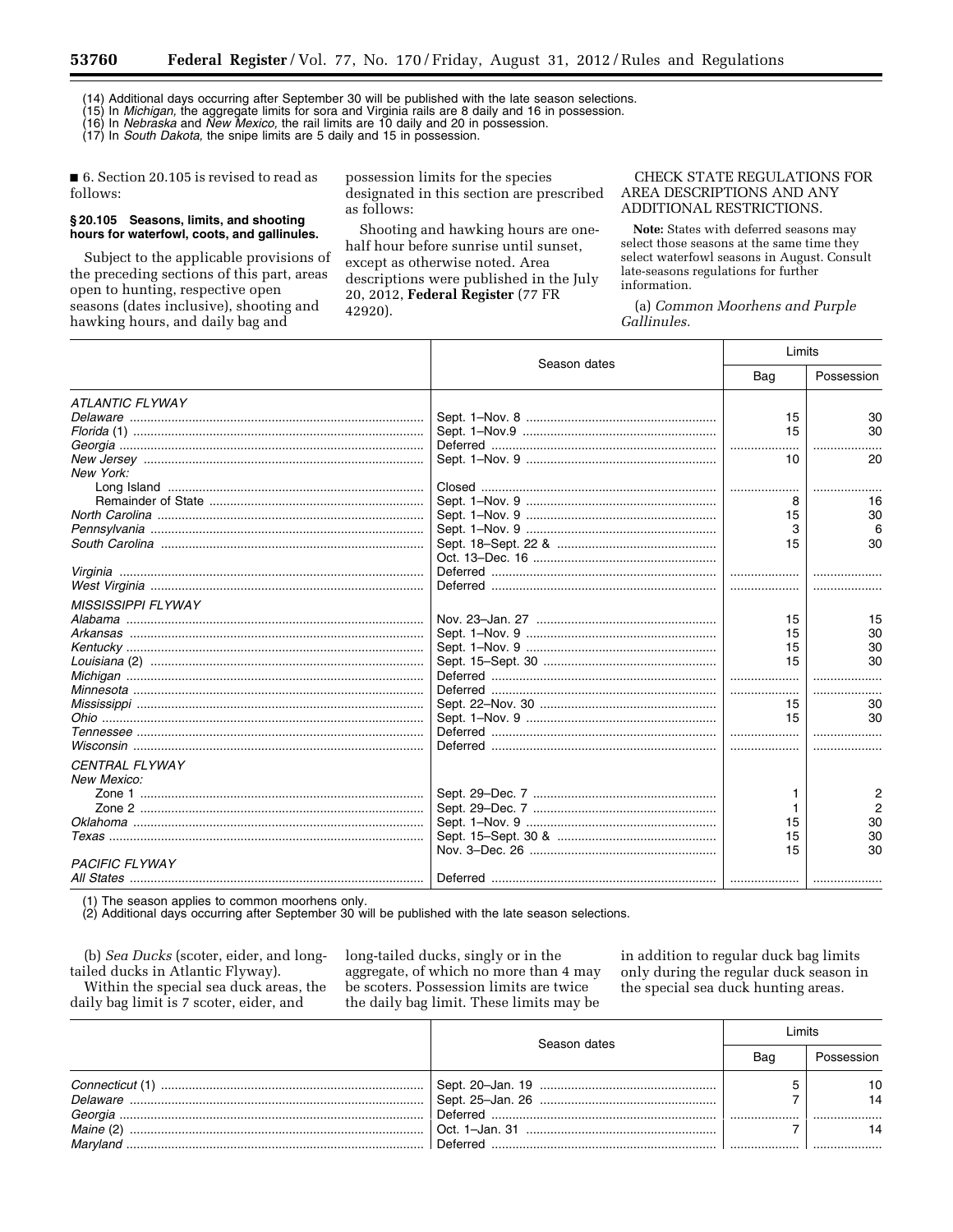|          | Season dates         |     |  |
|----------|----------------------|-----|--|
|          |                      | Bag |  |
|          | Deferred<br>Deferred |     |  |
| Virginia | Deferred<br>Deferred |     |  |

Note: Notwithstanding the provisions of this Part 20, the shooting of crippled waterfowl from a motorboat under power will be permitted in Maine, Massachusetts, New Hampshire, Rhode Island, Connecticut, New York, Delaware,

(c) Early (September) Duck Seasons.

Note: Unless otherwise specified, the seasons listed below are for teal only.

|                           |              | Limits |            |
|---------------------------|--------------|--------|------------|
|                           | Season dates | Bag    | Possession |
| <b>ATLANTIC FLYWAY</b>    |              |        |            |
|                           |              |        |            |
|                           |              |        |            |
|                           |              |        |            |
|                           |              |        |            |
|                           |              |        |            |
|                           |              |        |            |
|                           |              |        |            |
| <b>MISSISSIPPI FLYWAY</b> |              |        |            |
|                           |              | 4      |            |
|                           |              |        |            |
|                           |              |        |            |
|                           |              |        |            |
| lowa $(4)$ :              |              |        |            |
|                           |              | .      |            |
|                           |              | .      |            |
|                           |              |        |            |
|                           |              |        |            |
|                           |              | 4      |            |
|                           |              |        |            |
|                           |              |        |            |
|                           |              |        |            |
|                           |              |        |            |
| <b>CENTRAL FLYWAY</b>     |              |        |            |
|                           |              |        |            |
| Kansas:                   |              |        |            |
|                           |              |        |            |
|                           |              |        | 8          |
| Nebraska (1):             |              |        |            |
|                           |              |        |            |
|                           |              |        |            |
|                           |              |        |            |
|                           |              |        |            |
| Texas:                    |              |        |            |
|                           |              |        |            |
|                           |              |        |            |

(1) Area restrictions. See State regulations.<br>(2) In Florida, Kentucky, and Tennessee, the daily bag limit is 4 wood ducks and teal in the aggregate, of which no more than 2 may be wood ducks. The possession limit is twice the daily bag limit.

(3) Shooting hours are from sunrise to sunset.<br>(3) Shooting hours are from sunrise to sunset.<br>(4) In *Iowa*, the September season is part of the regular season, and limits will conform to those set for the regular season.

(d) Special Early Canada Goose Seasons.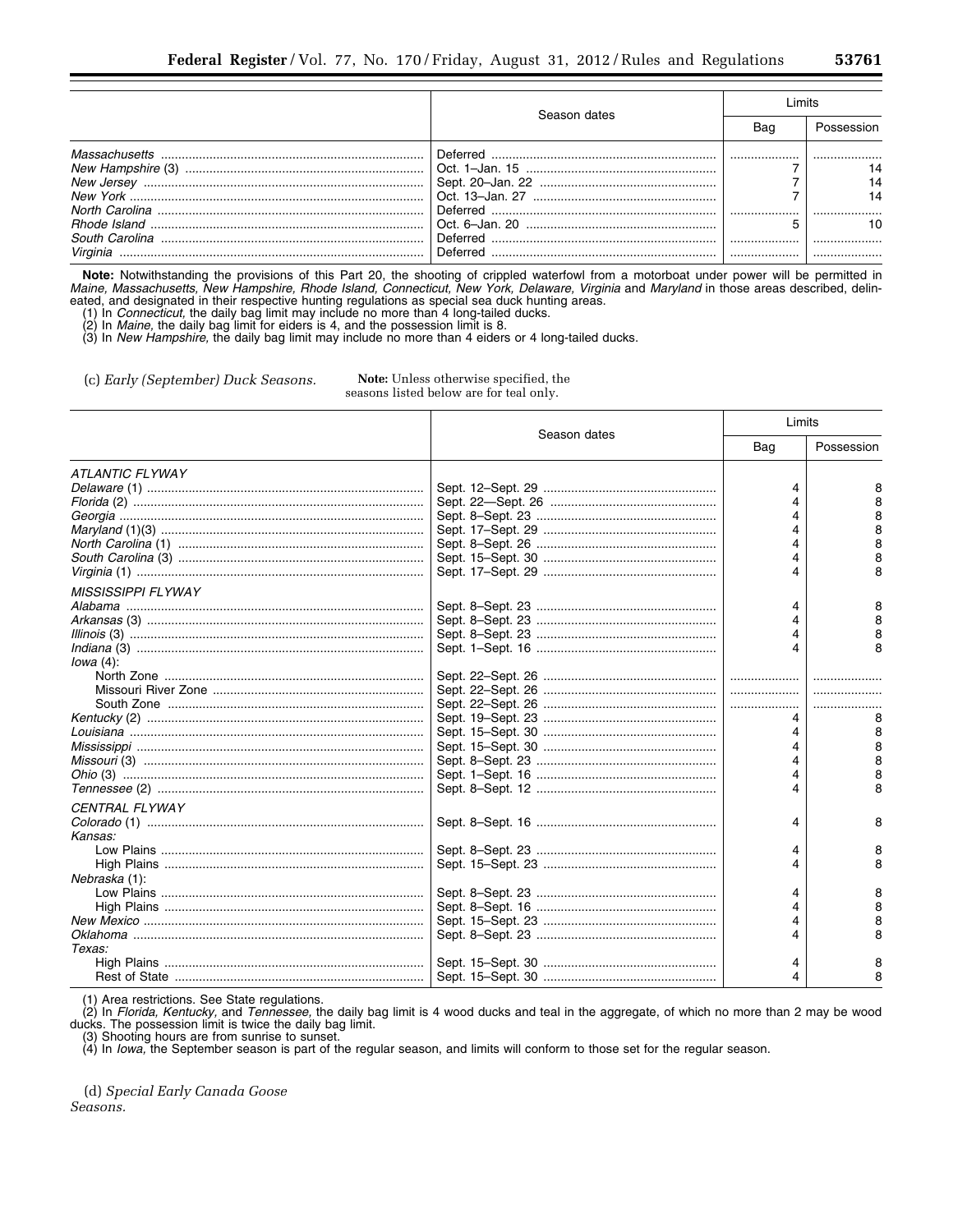$\equiv$ 

۰

|                                        |              | Limits   |            |  |  |
|----------------------------------------|--------------|----------|------------|--|--|
|                                        | Season dates | Bag      | Possession |  |  |
| <b>ATLANTIC FLYWAY</b>                 |              |          |            |  |  |
| Connecticut (1):                       |              |          |            |  |  |
|                                        |              | 15<br>15 | 30<br>30   |  |  |
|                                        |              | 15       | 30         |  |  |
|                                        |              | 5        | 10         |  |  |
|                                        |              | 5        | 10         |  |  |
| Maine:                                 |              |          |            |  |  |
|                                        |              | 6        | 12         |  |  |
|                                        |              | 8        | 16         |  |  |
|                                        |              | 8        | 16         |  |  |
| Maryland $(1)(2)$ :                    |              |          | 16         |  |  |
|                                        |              | 8<br>8   | 16         |  |  |
| Massachusetts:                         |              |          |            |  |  |
|                                        |              | 7        | 14         |  |  |
|                                        |              | 7        | 14         |  |  |
|                                        |              | 7        | 14         |  |  |
|                                        |              | 5        | 10         |  |  |
|                                        |              | 15       | 30         |  |  |
| New York:                              |              |          |            |  |  |
|                                        |              | 5        | 10         |  |  |
|                                        |              | 8        | 16         |  |  |
|                                        |              | 8<br>8   | 16<br>16   |  |  |
|                                        |              |          |            |  |  |
|                                        |              | 8        | 16         |  |  |
|                                        |              | 8        | 16         |  |  |
|                                        |              | 15       | 30         |  |  |
| Pennsylvania (6):                      |              |          |            |  |  |
|                                        |              | 3        | 6          |  |  |
|                                        |              | 8        | 16         |  |  |
|                                        |              | 15       | 30         |  |  |
| South Carolina:                        |              |          |            |  |  |
|                                        |              | 15       | 30         |  |  |
| <i><b>Vermont:</b></i>                 |              |          |            |  |  |
|                                        |              | 5<br>5   | 10<br>10   |  |  |
|                                        |              | 5        | 10         |  |  |
|                                        |              | 10       | 20         |  |  |
|                                        |              | 5        | 10         |  |  |
| <b>MISSISSIPPI FLYWAY</b>              |              |          |            |  |  |
|                                        |              | 5        | 10         |  |  |
|                                        |              | 5        | 10         |  |  |
| Illinois:                              |              |          |            |  |  |
|                                        |              | 5        | 10         |  |  |
|                                        |              | 5        | 10         |  |  |
|                                        |              | 2        | 4          |  |  |
|                                        |              | 2        |            |  |  |
| Indiana ……………………………………………………………………………… |              | 5        | 10         |  |  |
| lowa:<br>South Goose Zone:.            |              |          |            |  |  |
|                                        |              | 5        | 10         |  |  |
|                                        |              | 5        | 10         |  |  |
|                                        |              |          |            |  |  |
| North Goose Zone:.                     |              |          |            |  |  |
|                                        |              | 5        | 10         |  |  |
|                                        |              |          |            |  |  |
|                                        |              | 2        | 4          |  |  |
| Michigan:                              |              |          |            |  |  |
|                                        |              | 5<br>5   | 10<br>10   |  |  |
|                                        |              | 5        | 10         |  |  |
|                                        |              | 5        | 10         |  |  |
|                                        |              | 5        | 10         |  |  |
|                                        |              | 5        | 10         |  |  |
|                                        |              | 4        | 8          |  |  |
|                                        |              | 5        | 10         |  |  |
|                                        |              | 5        | 10         |  |  |
| <b>CENTRAL FLYWAY</b>                  |              |          |            |  |  |
| North Dakota:                          |              |          |            |  |  |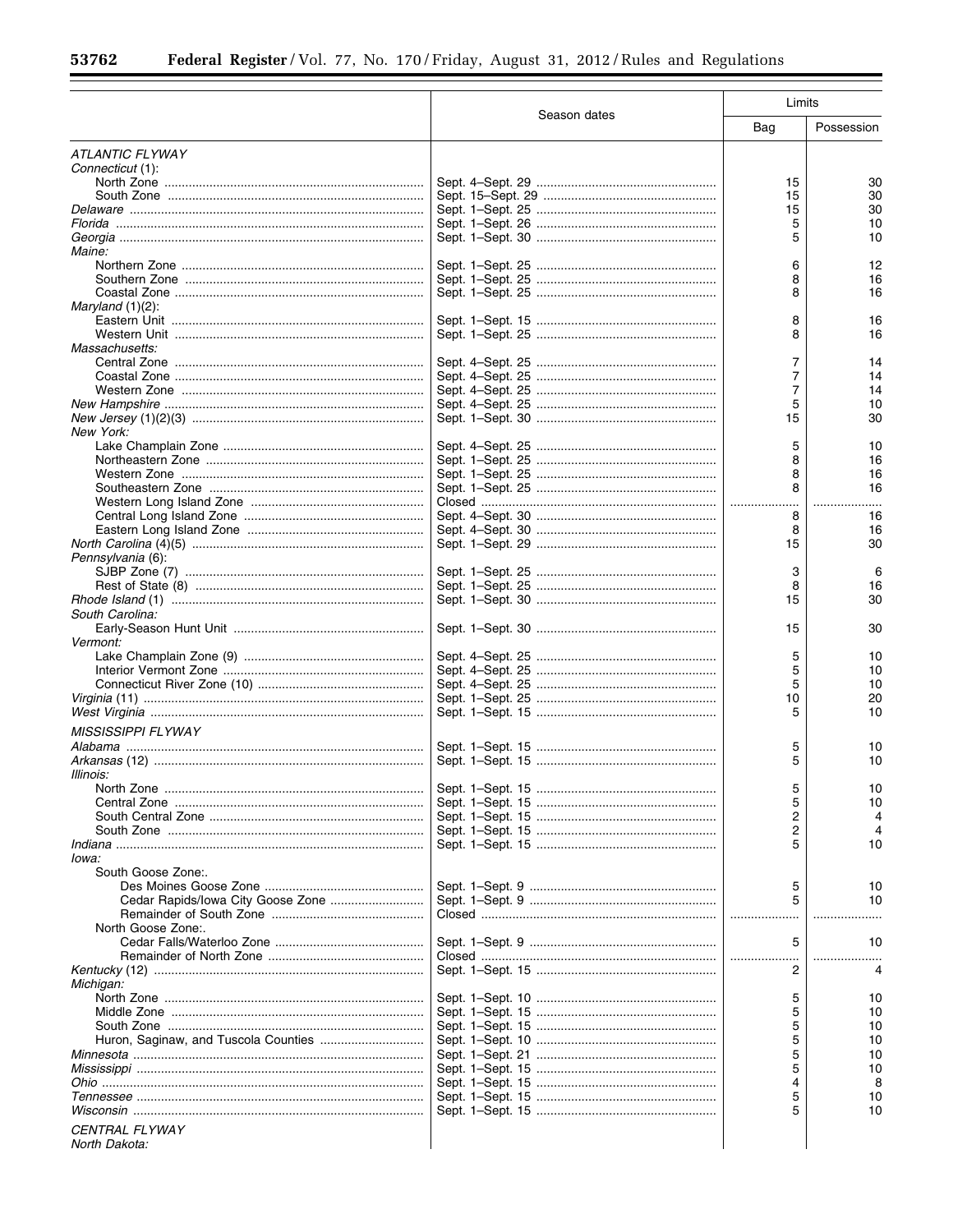| н<br>٠.<br>í<br>I<br>۲ |  |
|------------------------|--|
|------------------------|--|

|                       |              | Limits |            |
|-----------------------|--------------|--------|------------|
|                       | Season dates | Bag    | Possession |
|                       |              | 15     | 30         |
|                       |              | 15     | 30         |
|                       |              | 8      | 16         |
|                       |              |        | 16         |
| <i>Texas:</i>         |              |        |            |
|                       |              | 5      | 10         |
| <b>PACIFIC FLYWAY</b> |              |        |            |
|                       |              | 4      | 8          |
| Oregon:               |              |        |            |
|                       |              | 5      | 10         |
|                       |              | 5      | 10         |
|                       |              |        | 10         |
| Washington:           |              |        |            |
|                       |              | 5      | 10         |
|                       |              | 5      | 10         |
|                       |              |        |            |
|                       |              |        |            |
| Wyoming:              |              |        |            |
|                       |              | 3      |            |
|                       |              | 2      |            |

(1) Shooting hours are one-half hour before sunrise to one-half hour after sunset.

(2) The use of shotguns capable of holding more than 3 shotshells is allowed.<br>(3) The use of electronic calls is allowed.

The use of electronic calls is allowed.

(4) In *North Carolina,* the use of unplugged guns and electronic calls is allowed in that area west of U.S. Highway 17 only.

(5) In *North Carolina,* shooting hours are one-half hour before sunrise to one-half hour after sunset in that area west of U.S. Highway 17 only. (6) In *Pennsylvania,* shooting hours are one-half hour before sunrise to one-half hour after sunset from September 1 to September 14, Sep-

tember 16 to September 21, and September 23 to September 25. On September 15 and September 22, shooting hours are one-half hour before sunrise to sunset. (7) In *Pennsylvania,* in the area south of SR 198 from the Ohio state line to intersection of SR 18, SR 18 south to SR 618, SR 618 south to

U.S. Route 6, U.S. Route 6 east to U.S. Route 322/SR 18, U.S. Route 322/SR 18 west to intersection of SR 3013, SR 3013 south to the Crawford/Mercer County line, not including the Pymatuning State Park Reservoir and an area to extend 100 yards inland from the shoreline of the reservoir, excluding the area east of SR 3011 (Hartstown Road), the daily bag limit is one goose. The season is closed on State Game Lands 214.

(8) In *Pennsylvania,* in the area of Lancaster and Lebanon Counties north of the Pennsylvania Turnpike, east of SR 501 to SR 419, south of SR 419 to the Lebanon-Berks County line, west of the Lebanon-Berks County line and the Lancaster-Berks County line to SR 1053, west of SR 1053 to the Pennsylvania Turnpike I–76, the daily bag limit is 1 goose with a possession limit of 2 geese. On State Game Lands No. 46 (Middle Creek Wildlife Mgmt Area), the season is closed.

(9) In *Vermont,* in Addison County north of Route 125, the daily bag and possession limit is 2 and 4, respectively.

(10) In *Vermont,* the season in the Connecticut River Zone is the same as the New Hampshire Inland Zone season, set by New Hampshire. (11) In *Virginia,* shooting hours are one-half hour before sunrise to one-half hour after sunset from September 1 to September 15, and one-half hour before sunrise to sunset from September 17 to September 25 in the area east of I–95 where the September teal season is open. Shooting hours are one-half hour before sunrise to one-half hour after sunset from September 1 to September 22, and one-half hour before sunrise to sunset from September 24 to September 25 in the area west of I–95.

12) See State regulations for additional information and restrictions.

(13) In *Oregon,* the season is closed in the Southcoast Zone and the Klamath County Zone.

#### (e) *Regular Goose Seasons.*

**Note:** Bag and possession limits will conform to those set for the regular season. Additional season dates occurring after September 30 will be published with the late season selections.

|                                                                                                                      | Season dates                                                            |
|----------------------------------------------------------------------------------------------------------------------|-------------------------------------------------------------------------|
| <b>MISSISSIPPI FI YWAY</b><br>Michigan<br>Wisconsin:<br>North Zone<br>South Zone<br>Mississippi River<br><b>Zone</b> | Deferred<br>Sept. 16-Sept. 30<br>Sept. 16-Sept. 30<br>Sept. 22-Sept. 30 |

(f) *Youth Waterfowl Hunting Days.* 

The following seasons are open only to youth hunters. Youth hunters must be accompanied into the field by an adult at least 18 years of age. This adult cannot duck hunt but may participate in other open seasons.

#### *Definitions*

Youth Hunters: Includes youths 15 years of age or younger.

The Atlantic Flyway: Includes Connecticut, Delaware, Florida, Georgia, Maine, Maryland, Massachusetts, New Hampshire, New Jersey, New York, North Carolina, Pennsylvania, Rhode Island, South Carolina, Vermont, Virginia, and West Virginia.

The Mississippi Flyway: Includes Alabama, Arkansas, Illinois, Indiana, Iowa, Kentucky, Louisiana, Michigan, Minnesota, Mississippi, Missouri, Ohio, Tennessee, and Wisconsin.

The Central Flyway: Includes Colorado (east of the Continental Divide), Kansas, Montana (Blaine, Carbon, Fergus, Judith Basin, Stillwater, Sweetgrass, Wheatland, and all counties east thereof), Nebraska, New Mexico (east of the Continental Divide except that the Jicarilla Apache Indian

Reservation is in the Pacific Flyway), North Dakota, Oklahoma, South Dakota, Texas, and Wyoming (east of the Continental Divide).

The Pacific Flyway: Includes Arizona, California, Colorado (west of the Continental Divide), Idaho, Montana (including and to the west of Hill, Chouteau, Cascade, Meagher, and Park Counties), Nevada, New Mexico (the Jicarilla Apache Indian Reservation and west of the Continental Divide), Oregon, Utah, Washington, and Wyoming (west of the Continental Divide including the Great Divide Basin).

**Note:** Bag and possession limits will conform to those set for the regular season unless there is a special season already open (e.g., September Canada goose season), in which case, that season's daily bag limit will prevail.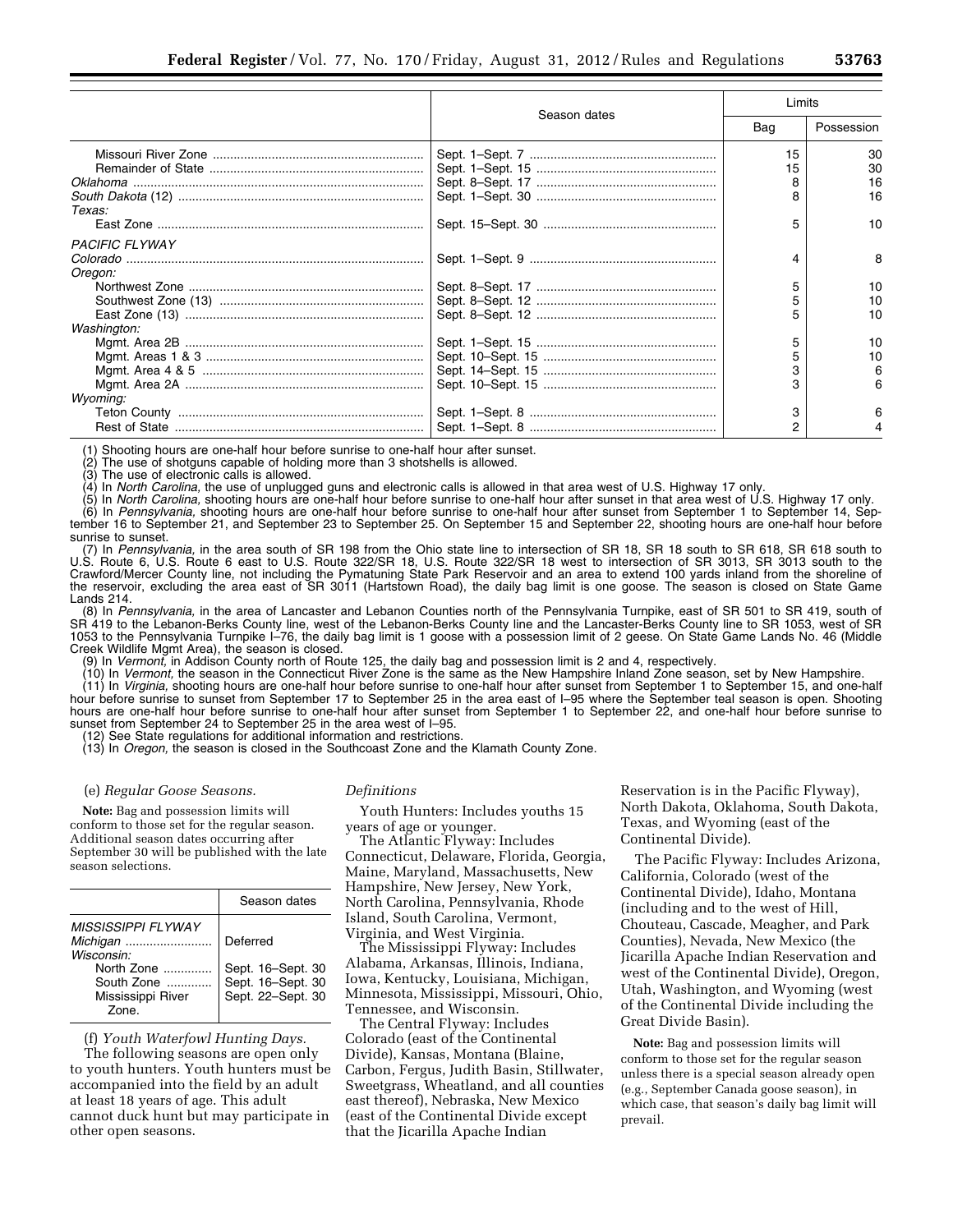$\equiv$ 

Ξ

|                                           |                                                        | Season dates        |
|-------------------------------------------|--------------------------------------------------------|---------------------|
|                                           |                                                        |                     |
| ATLANTIC FLYWAY                           |                                                        |                     |
|                                           |                                                        | Deferred.           |
|                                           |                                                        | Oct. 13 & Dec. 8.   |
|                                           |                                                        | Deferred.           |
|                                           | Ducks, geese, mergansers, coots, moorhens, and galli-  | Nov. 10 & 11.       |
|                                           | nules.                                                 |                     |
|                                           |                                                        |                     |
|                                           |                                                        | Sept. 15 & Dec. 15. |
|                                           |                                                        | Sept. 22 & Nov. 17. |
|                                           |                                                        | Deferred.           |
|                                           |                                                        | Deferred.           |
|                                           |                                                        | Sept. 29 & 30.      |
|                                           |                                                        | Deferred.           |
|                                           | Ducks, mergansers, coots, brant, and Canada geese      |                     |
|                                           |                                                        | Nov. 10 & 11.       |
|                                           |                                                        | Sept. 29 & 30.      |
|                                           |                                                        | Sept. 22 & 23.      |
|                                           |                                                        | Sept. 29 & 30.      |
|                                           |                                                        | Oct. 13 & 14.       |
|                                           |                                                        | Deferred.           |
|                                           | Ducks, mergansers, Canada geese, coots, and moorhens   | Sept. 15 & 22.      |
|                                           |                                                        | Oct. 20 & 21.       |
|                                           |                                                        |                     |
|                                           |                                                        | Deferred.           |
|                                           |                                                        | Sept. 29 & 30.      |
|                                           |                                                        | Deferred.           |
|                                           | Ducks, geese, mergansers, coots, moorhens, and galli-  | Sept. 22 & Nov. 3.  |
|                                           | nules.                                                 |                     |
| <b>MISSISSIPPI FLYWAY</b>                 |                                                        |                     |
|                                           | Ducks, mergansers, coots, geese, moorhens, and galli-  | Feb. 9 & 10.        |
|                                           | nules.                                                 |                     |
|                                           |                                                        | Deferred.           |
|                                           |                                                        |                     |
|                                           |                                                        | Deferred.           |
|                                           |                                                        | Deferred.           |
|                                           |                                                        | Deferred.           |
|                                           |                                                        | Deferred.           |
|                                           |                                                        | Deferred.           |
|                                           | Ducks, geese, mergansers, coots, moorhens, and galli-  | Sept. 15 & 16.      |
|                                           | nules.                                                 |                     |
|                                           | Ducks, geese, mergansers, coots, moorhens, and galli-  | Sept. 8.            |
|                                           | nules.                                                 |                     |
|                                           |                                                        | Deferred.           |
|                                           |                                                        | Deferred.           |
| <i>Ohio</i> …………………………………………………………………………… |                                                        | Deferred.           |
|                                           |                                                        | Deferred.           |
|                                           | Ducks, geese, mergansers, coots, moorhens, and galli-  | Sept. 15 & 16.      |
|                                           | nules.                                                 |                     |
|                                           |                                                        |                     |
| <i>CENTRAL FLYWAY</i>                     |                                                        |                     |
|                                           |                                                        |                     |
|                                           |                                                        | Sept. 22 & 23.      |
|                                           |                                                        | Sept. 22 & 23.      |
|                                           |                                                        | Oct. 20 & 21.       |
|                                           |                                                        | Deferred.           |
|                                           |                                                        | Sept. 22 & 23.      |
|                                           |                                                        | Deferred.           |
|                                           |                                                        |                     |
|                                           |                                                        | Sept. 29 & 30.      |
|                                           |                                                        | Oct. 13 & 14.       |
|                                           |                                                        | Sept. 15 & 16.      |
|                                           |                                                        | Deferred.           |
|                                           | Ducks, Canada geese, mergansers, and coots             | Sept. 22 & 23.      |
|                                           |                                                        | Deferred.           |
|                                           |                                                        |                     |
|                                           |                                                        | Sept. 29 & 30.      |
|                                           |                                                        | Sept. 15 & 16.      |
|                                           |                                                        |                     |
| <b>PACIFIC FLYWAY</b>                     |                                                        |                     |
|                                           |                                                        | Deferred.           |
|                                           | Ducks, geese, mergansers, coots, moorhens, gallinules, |                     |
|                                           | and brant.                                             |                     |
|                                           |                                                        | Sept. 22 & 23.      |
|                                           |                                                        | Deferred.           |
|                                           |                                                        | Oct. 13 & 14.       |
|                                           | Ducks, Canada geese, mergansers, coots, moorhens, and  | Sept. 29 & 30.      |
|                                           | gallinules.                                            |                     |
|                                           |                                                        |                     |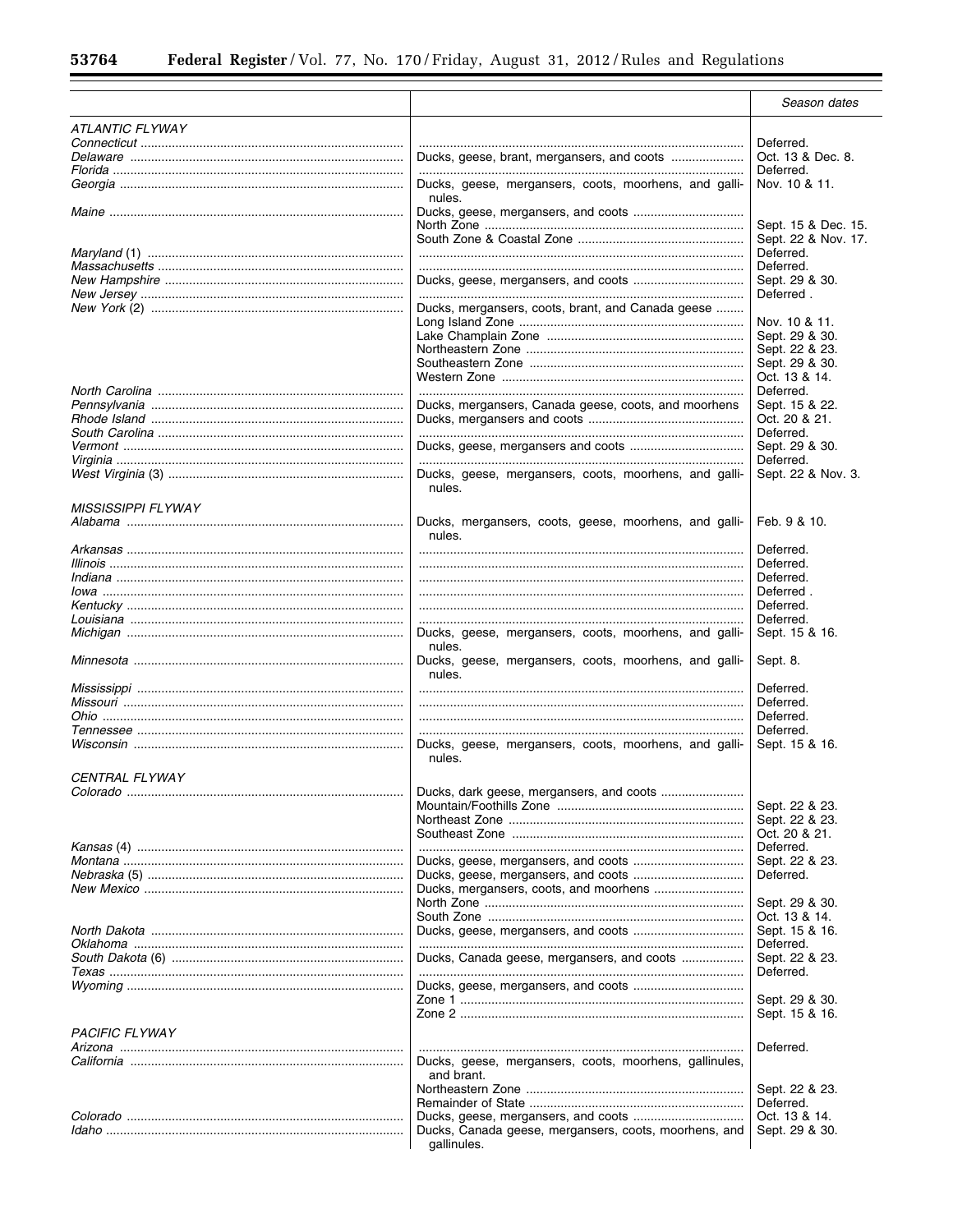|                                                                      | Season dates                     |
|----------------------------------------------------------------------|----------------------------------|
| Ducks, geese, mergansers, coots, moorhens, and galli-<br>nules.      | Sept. 22 & 23.                   |
|                                                                      | Sept. 15 & Jan. 12.<br>Deferred. |
|                                                                      | Oct. 6 & 7.                      |
| Ducks, Canada geese, mergansers, coots, moorhens, and<br>gallinules. | Sept. 22 & 23.                   |
| Ducks, geese, mergansers, coots, moorhens, and galli-<br>nules.      | Sept. 22.                        |
|                                                                      | Sept. 22 & 23.                   |
|                                                                      | Sept. 15 & 16.                   |

(1) In *Maryland,* the accompanying adult must be at least 21 years of age and possess a valid Maryland hunting license (or be exempt from the license requirement). This accompanying adult may not shoot or possess a firearm.

(2) In *New York,* the daily bag limit for Canada geese is 2.

(3) In *West Virginia,* the accompanying adult must be at least 21 years of age.

(4) In *Kansas,* the adult accompanying the youth must possess any licenses and/or stamps required by law for that individual to hunt waterfowl.

(5) In *Nebraska,* see State regulations for additional information on the daily bag limit.

(6) In *South Dakota,* the limit for Canada geese is 3, except in areas where the Special Early Canada goose season is open. In those areas, the limit is the same as for that special season.

(7) In *Oregon,* the goose season is closed for the youth hunt in the Northwest Special Permit Goose Zone and the Northwest General Zone.

■ 7. Section 20.106 is revised to read as follows:

#### **§ 20.106 Seasons, limits, and shooting hours for sandhill cranes.**

Subject to the applicable provisions of the preceding sections of this part, areas open to hunting, respective open seasons (dates inclusive), shooting and hawking hours, and daily bag and possession limits on the species designated in this section are as follows:

Shooting and hawking hours are onehalf hour before sunrise until sunset, except as otherwise noted. Area

descriptions were published in the July 20, 2012, **Federal Register** (77 FR 42920).

Federally authorized, State-issued permits are issued to individuals, and only the individual whose name and address appears on the permit at the time of issuance is authorized to take sandhill cranes at the level allowed by the permit, in accordance with provisions of both Federal and State regulations governing the hunting season. The permit must be carried by the permittee when exercising its provisions and must be presented to any law enforcement officer upon request. The permit is not transferable or assignable to another individual, and may not be sold, bartered, traded, or otherwise provided to another person. If the permit is altered or defaced in any way, the permit becomes invalid.

CHECK STATE REGULATIONS FOR AREA DESCRIPTIONS AND ANY ADDITIONAL RESTRICTIONS.

**Note:** States with deferred seasons may select those seasons at the same time they select waterfowl seasons in August. Consult late-season regulations for further information.

|                                      | Season dates | Limits       |            |
|--------------------------------------|--------------|--------------|------------|
|                                      |              | Bag          | Possession |
| <b>MISSISSIPPI FLYWAY</b>            |              |              |            |
| Minnesota (1):                       |              |              |            |
|                                      |              | 2            |            |
| <b>CENTRAL FLYWAY</b>                |              |              |            |
|                                      |              | 3            | 6          |
| Montana:                             |              | 3            |            |
|                                      |              |              |            |
|                                      |              | 3            | 6          |
|                                      |              | 2 per season |            |
| New Mexico:                          |              |              |            |
|                                      |              | 3            | 6          |
| Middle Rio Grande Valley Area (4)(5) |              | 3            |            |
|                                      |              |              |            |
|                                      |              |              |            |
|                                      |              | з            |            |
|                                      |              | 3            |            |
|                                      |              | 3            |            |
|                                      |              |              |            |
|                                      |              |              |            |
| North Dakota (1):                    |              |              |            |
|                                      |              | 3            |            |
|                                      |              | 2            |            |
|                                      |              |              |            |
|                                      |              |              | 6          |
|                                      |              |              |            |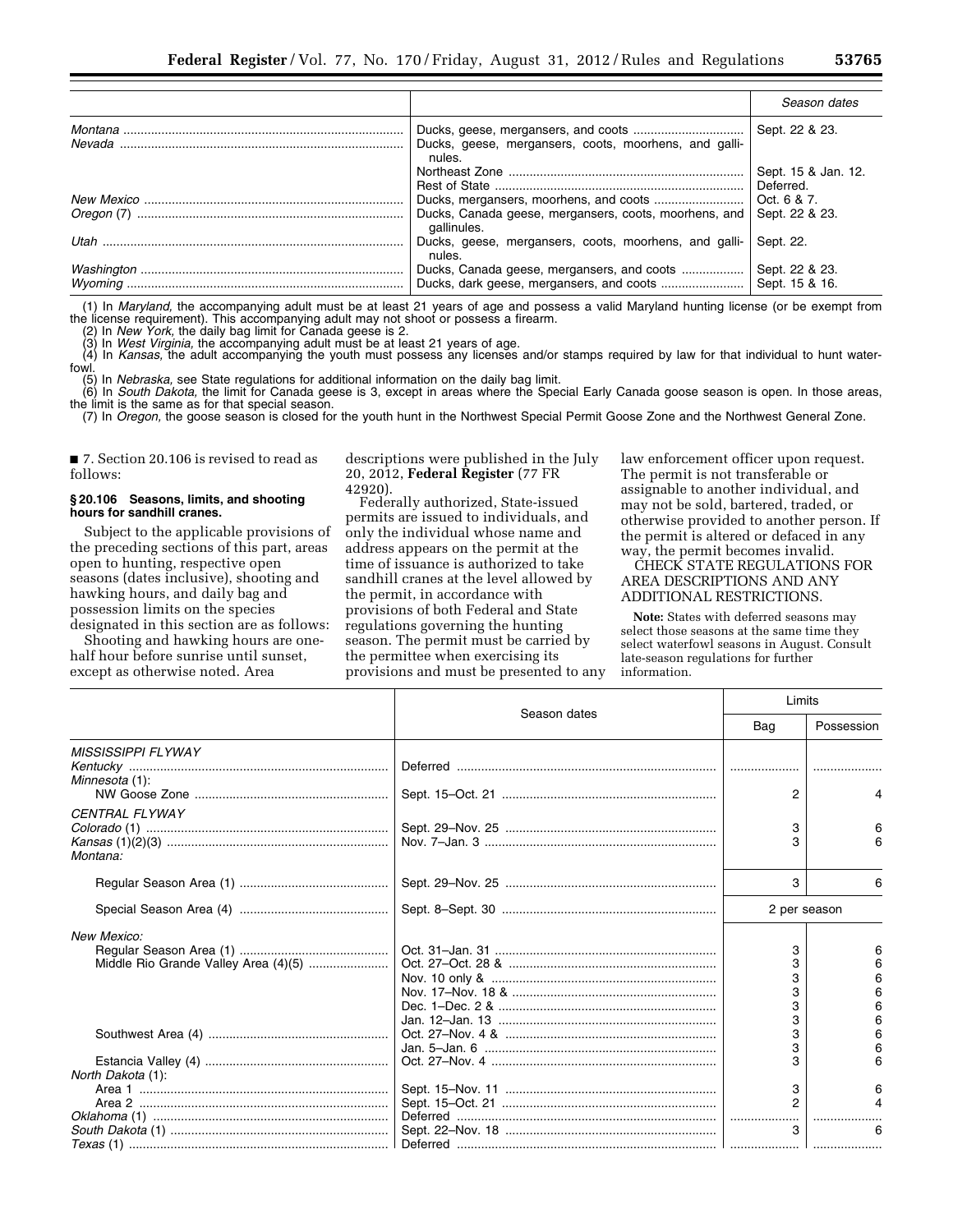|                                                                          |              | Limits                                                       |                                              |
|--------------------------------------------------------------------------|--------------|--------------------------------------------------------------|----------------------------------------------|
|                                                                          | Season dates | Bag                                                          | Possession                                   |
| Wyoming:                                                                 |              | 3                                                            | 6                                            |
|                                                                          |              | 1 per season                                                 |                                              |
| Big Horn, Hot Springs, Park, and Washakie Coun-<br>ties (Area $6$ ) (4). |              | 1 per season                                                 |                                              |
| <b>PACIFIC FLYWAY</b><br>Arizona (4):                                    |              | 3 per season<br>3 per season<br>3 per season                 | 3 per season<br>3 per season<br>3 per season |
| Idaho $(4)$ :                                                            |              | Closed<br>3                                                  | 9 per                                        |
|                                                                          |              | з                                                            | season<br>9 per<br>season                    |
|                                                                          |              | Sept. 8-<br>Sept. 30                                         | 2 per<br>season                              |
| Utah $(4)$ :                                                             |              | 1 per season<br>1 per season<br>1 per season<br>1 per season |                                              |
| Wyoming $(4)$ :                                                          |              | 1 per season                                                 | 1 per season<br>1 per season<br>1 per season |

(1) Each person participating in the regular sandhill crane seasons must have a valid sandhill crane hunting permit and/or a State-issued Harvest Information Survey Program (HIP) certification for game bird hunting in their possession while hunting.

(2) In *Kansas,* shooting hours are from sunrise until sunset.

(3) In *Kansas,* each person desiring to hunt sandhill cranes is required to pass an annual, online sandhill crane identification examination.

(4) Hunting is by State permit only. See State regulations for further information.

(5) In *New Mexico,* in the Middle Rio Grande Valley Area, the season is only open for youth hunters on November 10. See State regulations for further details.

■ 8. Section 20.109 is revised to read as follows:

# **§ 20.109 Extended seasons, limits, and hours for taking migratory game birds by falconry.**

Subject to the applicable provisions of the preceding sections of this part, areas open to hunting, respective open

seasons (dates inclusive), hawking hours, and daily bag and possession limits for the species designated in this section are prescribed as follows:

Hawking hours are one-half hour before sunrise until sunset except as otherwise noted. Area descriptions were published in the July 20, 2012, **Federal Register** (77 FR 42920). For those

extended seasons for ducks, mergansers, and coots, area descriptions were published in an August 17, 2012, **Federal Register** and will be published again in a late-September 2012, **Federal Register**.

CHECK STATE REGULATIONS FOR AREA DESCRIPTIONS AND ANY ADDITIONAL RESTRICTIONS.

Daily bag limit .................................................................................................................. 3 migratory birds, singly or in the aggregate. Possession limit ................................................................................................................ 6 migratory birds, singly or in the aggregate.

These limits apply to falconry during both regular hunting seasons and extended falconry seasons—unless further restricted by State regulations. The falconry bag and possession limits are not in addition to regular season limits. Unless otherwise specified, extended falconry for ducks does not

include sea ducks within the special sea duck areas. Only extended falconry seasons are shown below. Many States permit falconry during the gun seasons. Please consult State regulations for details.

For ducks, mergansers, coots, geese, and some moorhen seasons; additional

season days occurring after September 30 will be published with the lateseason selections. Some States have deferred selections. Consult late-season regulations for further information.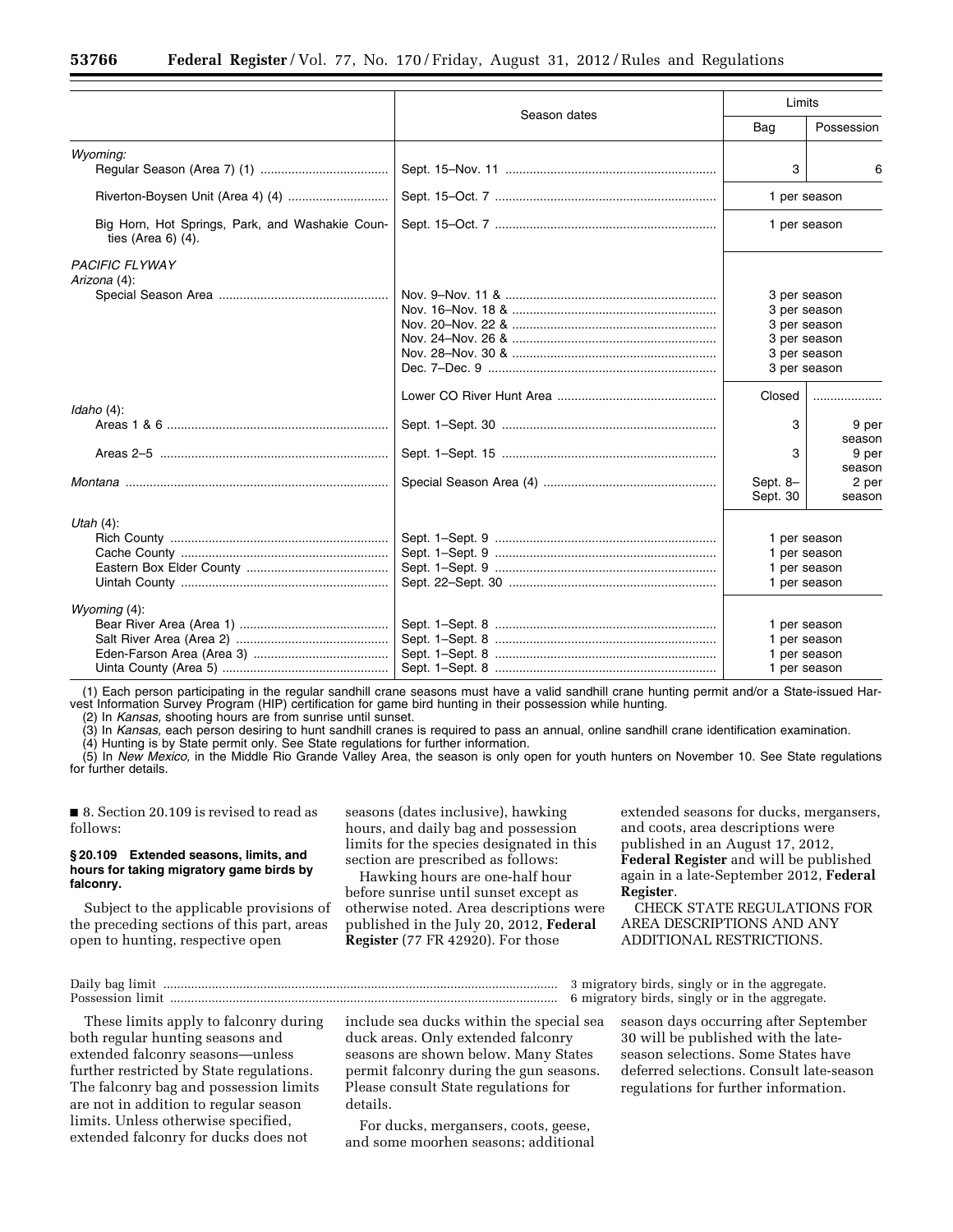|                           |                                            |                           | Extended falconry dates                                               |
|---------------------------|--------------------------------------------|---------------------------|-----------------------------------------------------------------------|
| ATLANTIC FLYWAY:          |                                            |                           |                                                                       |
| Delaware                  |                                            |                           | Oct. 1–Oct. 12 & Jan. 13–Feb. 6.<br>Nov. 9–Dec. 16.                   |
|                           |                                            |                           | Jan. 7-Mar. 9.                                                        |
| Florida                   |                                            |                           | Oct. 30-Nov. 9 & Nov. 26-Dec. 7 & Jan. 7-<br>Jan. 20.                 |
|                           |                                            |                           | Nov. 10-Dec. 16.                                                      |
|                           |                                            |                           | Nov. 24–Dec. 17 & Feb. 1–Mar. 10.                                     |
|                           |                                            |                           | Nov. 10–Dec. 14.                                                      |
| Georgia                   | Moorhens, gallinules, and sea ducks        |                           | Nov. 26-Dec. 7 & Jan. 28-Feb. 1.                                      |
| Maryland                  |                                            |                           | Oct. 7–Oct. 31 & Jan. 4–Jan. 15.                                      |
|                           |                                            |                           | Nov. 10–Dec. 16.                                                      |
|                           |                                            |                           | Oct. 1-Oct. 25 & Feb. 2-Mar. 10.                                      |
| North Carolina            |                                            |                           | Oct. 13-Nov. 17.                                                      |
|                           |                                            |                           | Nov. 17-Dec. 22.                                                      |
|                           |                                            |                           | Nov. 5-Dec. 8 & Feb. 1-Feb. 28.                                       |
| Pennsylvania              |                                            |                           | Oct. 1-Oct. 26 & Nov. 26-Dec. 7.                                      |
|                           |                                            |                           | Nov. 10–Dec. 15.                                                      |
|                           |                                            |                           | Sept. 1-Oct. 12 & Nov. 26-Dec. 15.                                    |
|                           |                                            |                           | Nov. 10-Dec. 15.                                                      |
| Virginia                  |                                            |                           | Oct. 14-Oct. 16 & Dec. 13-Dec. 27 & Jan.<br>$13 - Jan.31$ .           |
|                           |                                            |                           | Oct. 17-Oct. 26 & Nov. 3-Dec. 5 & Jan. 13-<br>Jan. 31.                |
|                           |                                            |                           | Sept. 30 & Nov. 18-Dec. 23.                                           |
| <b>MISSISSIPPI FLYWAY</b> |                                            |                           |                                                                       |
| Illinois                  |                                            |                           | Oct. 29–Nov. 2 & Nov. 15–Dec. 16.                                     |
|                           |                                            |                           | Sept. 1-Sept. 7 & Nov. 17-Dec. 16.                                    |
| Indiana                   |                                            |                           | Sept. 1-Oct. 19 & Dec. 4-Dec. 16.<br>Oct. 24-Nov. 8 & Jan. 1-Jan. 21. |
|                           |                                            |                           | Sept. 20-Oct. 14 & Nov. 29-Jan. 4.                                    |
|                           | Ducks, mergansers, and coots (1)           | North Zone                | Sept. 27-Sept. 30.                                                    |
| Louisiana                 |                                            |                           | Sept. 17-Oct. 3.                                                      |
|                           |                                            |                           | Oct. 28-Dec. 17 & Feb. 1-Feb. 11.                                     |
| Minnesota                 |                                            |                           | Sept. 1-Sept. 21 & Nov. 6-Dec. 16.                                    |
|                           |                                            |                           | Nov. 6-Dec. 16.                                                       |
|                           |                                            |                           | Nov. 10-Dec. 16.                                                      |
| Missouri                  |                                            |                           | Nov. 10–Dec. 16.                                                      |
|                           |                                            |                           | Sept. 8-Sept. 23.                                                     |
| Ohio                      |                                            |                           | Sept. 1-Sept. 16.                                                     |
| Tennessee                 |                                            |                           | Sept. 27-Oct. 12 & Oct. 29-Nov. 18.                                   |
|                           |                                            |                           | Sept. 13-Oct. 18.                                                     |
| Wisconsin                 | Rails, snipe, moorhens, and gallinules (1) |                           | Sept. 1-Sept. 21.                                                     |
|                           |                                            |                           | Sept. 1-Sept. 21.                                                     |
|                           | Ducks, mergansers, and coots               |                           | Sept. 15-Sept. 16.                                                    |
| CENTRAL FLYWAY            |                                            |                           |                                                                       |
| Montana (2)               | Ducks, mergansers, and coots (1)           |                           | Sept. 19-Sept. 28.                                                    |
| Nebraska                  |                                            | High Plains               | Sept. 8–Sept. 16.                                                     |
|                           |                                            | Low Plains                | Sept. 8-Sept. 23.                                                     |
| New Mexico                |                                            | North Zone                | Nov. 10-Nov. 12 & Nov. 28-Dec. 31.                                    |
|                           |                                            | South Zone                | Oct. 10–Nov. 12 & Nov. 28–Nov. 30.                                    |
|                           |                                            | North Zone                | Sept. 21-Dec. 16.                                                     |
|                           |                                            | South Zone                | Oct. 21-Jan. 15.                                                      |
|                           |                                            |                           | Sept. 15–Sept. 23.                                                    |
|                           |                                            | Regular Season Area       | Oct. 17-Oct. 30.                                                      |
|                           |                                            | Estancia Valley Area      | Nov. 5-Dec. 25.                                                       |
|                           |                                            |                           | Dec. 8-Jan. 13.                                                       |
|                           |                                            |                           | Nov. 24-Dec. 30.                                                      |
| North Dakota              | Ducks, mergansers, and coots               |                           | Sept. 3-Sept. 7 & Sept. 10-Sept. 14.                                  |
|                           |                                            |                           | Sept. 3-Sept. 7 & Sept. 10-Sept. 14.                                  |
| South Dakota              | Ducks, mergansers, and coots (1)           | High Plains<br>Low Plains | Sept. 1-Sept. 8.                                                      |
|                           |                                            | North Zone                | Sept. 1-Sept. 14 & Sept. 17-Sept. 21.                                 |
|                           |                                            | Middle Zone               | Sept. 1-Sept. 14 & Sept. 15-Sept. 19.                                 |
|                           |                                            | South Zone                | Sept. 1-Sept. 14 & Sept. 17-Sept. 21.                                 |
| Texas                     |                                            |                           | Nov. 15-Dec. 21.                                                      |
|                           |                                            |                           | Jan. 28-Feb. 11.                                                      |
| Wyoming                   |                                            |                           | Nov. 10–Dec. 16.                                                      |
|                           |                                            | Zone 1                    | Sept. 29-Oct. 5 & Oct. 22-Oct. 24.                                    |
|                           |                                            | Zone 2                    | Sept. 15-Sept. 16 & Nov. 26-Dec. 3.                                   |
| <b>PACIFIC FLYWAY</b>     |                                            |                           |                                                                       |
| Arizona                   |                                            |                           | Sept. 16-Nov. 1.                                                      |
| New Mexico                |                                            | North Zone                | Nov. 10-Nov. 12 & Nov. 28-Dec. 31.                                    |
|                           |                                            |                           |                                                                       |